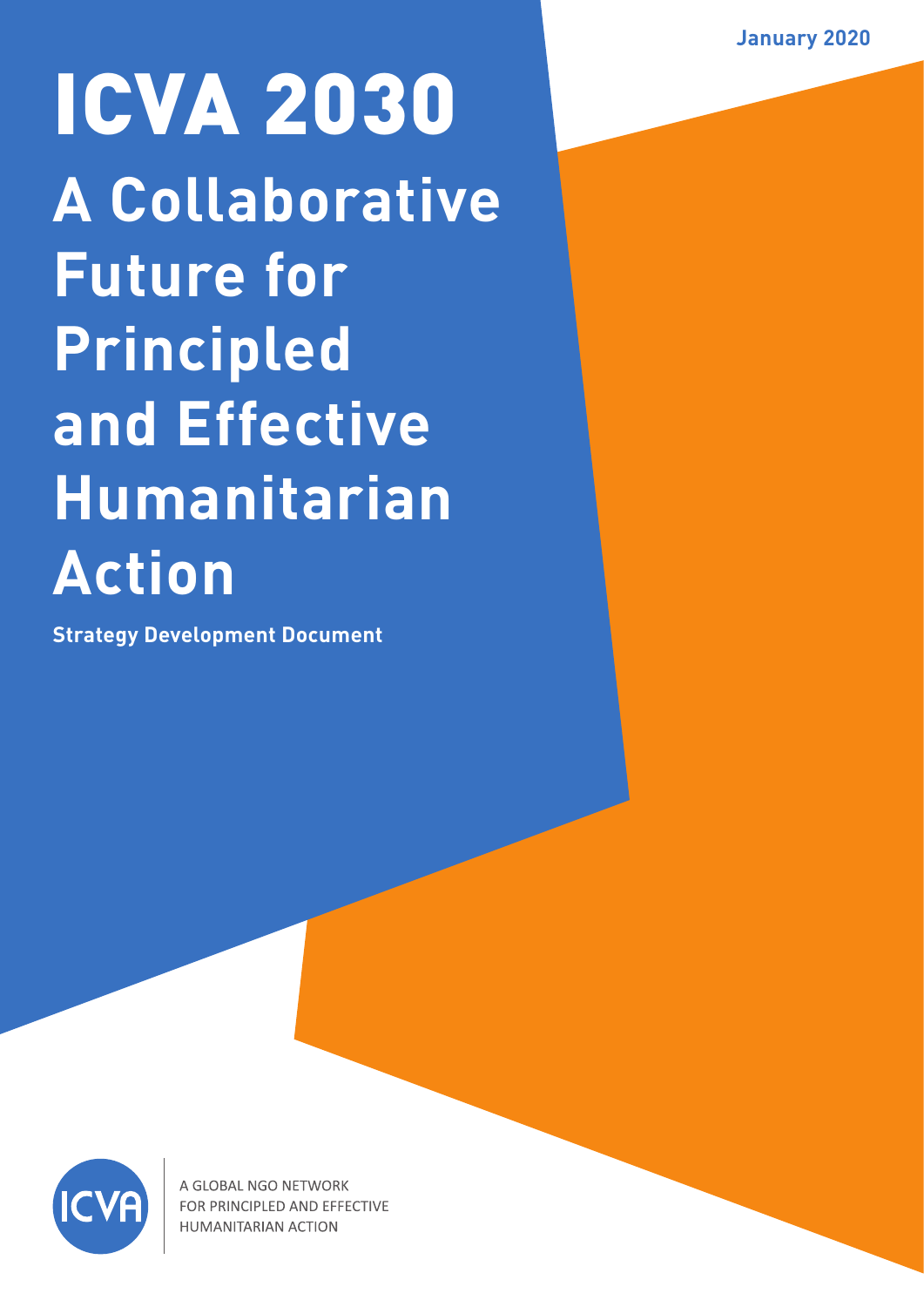ICVA 2030 – A Collaborative Future for Principled and Effective Humanitarian Action

#### **ACKNOWLEDGEMENTS**

This Strategy development document was made possible by the contributions of our members and the Conrad N. Hilton Foundation.

The views expressed in this document do not necessarily reflect the views of the donors.

January 2020.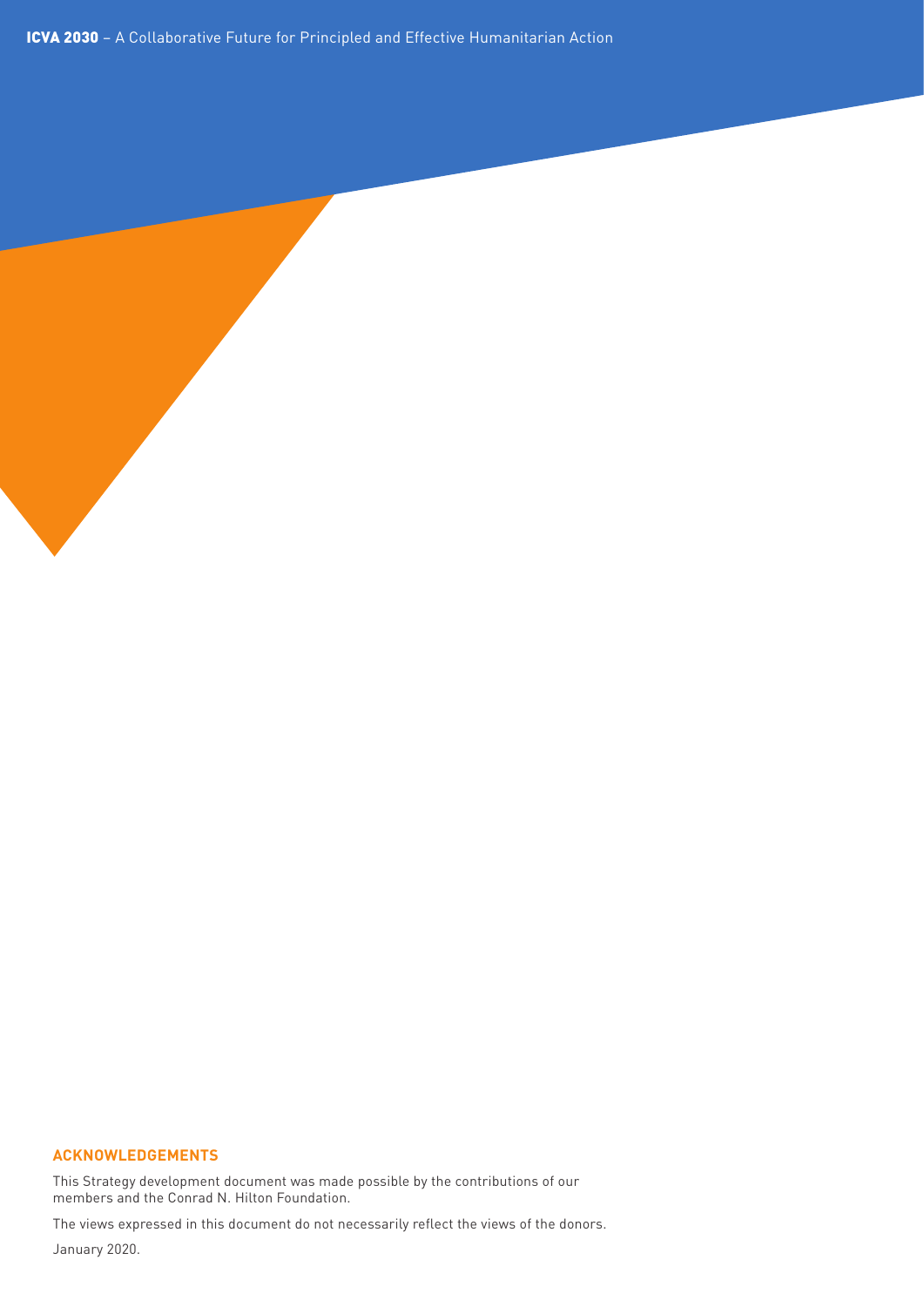### Contents

| 1.0 |                  | <b>Introduction</b>                                                                                                                                          | 4              |
|-----|------------------|--------------------------------------------------------------------------------------------------------------------------------------------------------------|----------------|
| 2.0 |                  | <b>Looking back and around us</b>                                                                                                                            | $\overline{6}$ |
|     | 2.1              | What does ICVA look like today?                                                                                                                              | 6              |
|     | 2.2              | What are the external trends shaping the present and<br>foreseeable future of humanitarian action?                                                           | 11             |
| 3.0 |                  | <b>Looking forwards</b>                                                                                                                                      | 12             |
|     | 3.1              | What future state for humanitarian action might we<br>imagine when looking towards 2030?                                                                     | 12             |
|     | 3.2 <sub>2</sub> | How do different strategic elements inform the medium<br>and long-term choices and vision for ICVA and what are<br>the key questions we will need to tackle? | 13             |
|     |                  | A. Strategic considerations related to the<br>external environment                                                                                           | 13             |
|     |                  | <b>B.</b> Strategic considerations regarding ICVA's<br>membership and ways of working                                                                        | 17             |
|     | 3.3              | What is the long-term vision for ICVA?                                                                                                                       | 21             |
| 4.  |                  | <b>ICVA 2030 - Your View Counts</b>                                                                                                                          | 22             |
|     |                  | <b>Annex 1 ICVA 2030 Process Timeline Dates to highlight at Board</b><br><b>Strategy Working Group meeting 20th December.</b>                                | 23             |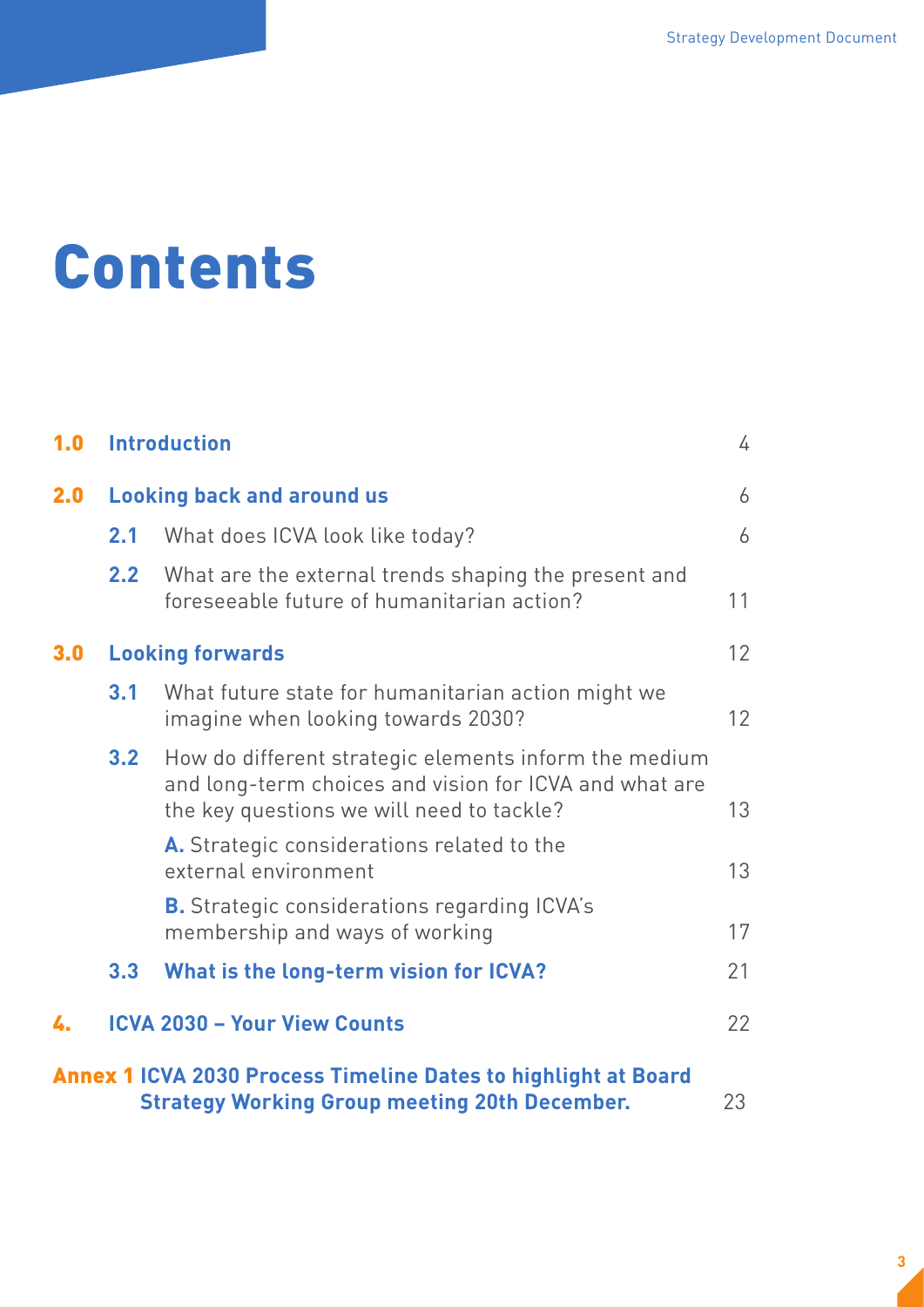# Introduction

The purpose of this document to is to create working reference for the ICVA 2030 strategy concisely documenting the key data informing decisions made as the strategy is developed. The aim is to have a single reference document for people to easily find key information; it is not the draft strategy itself. That document will only be developed after further consultation with members and other stakeholders

ICVA currently has a strategy agreed that will run until end of 2021 and so the intention with the 2030 process is to take our time and ensure deep member participation towards our collective future, seeking agreement on the final proposal at the ICVA General Assembly on 27th April 2021.

In order to systematically build our view of the future we will be asking the following questions:

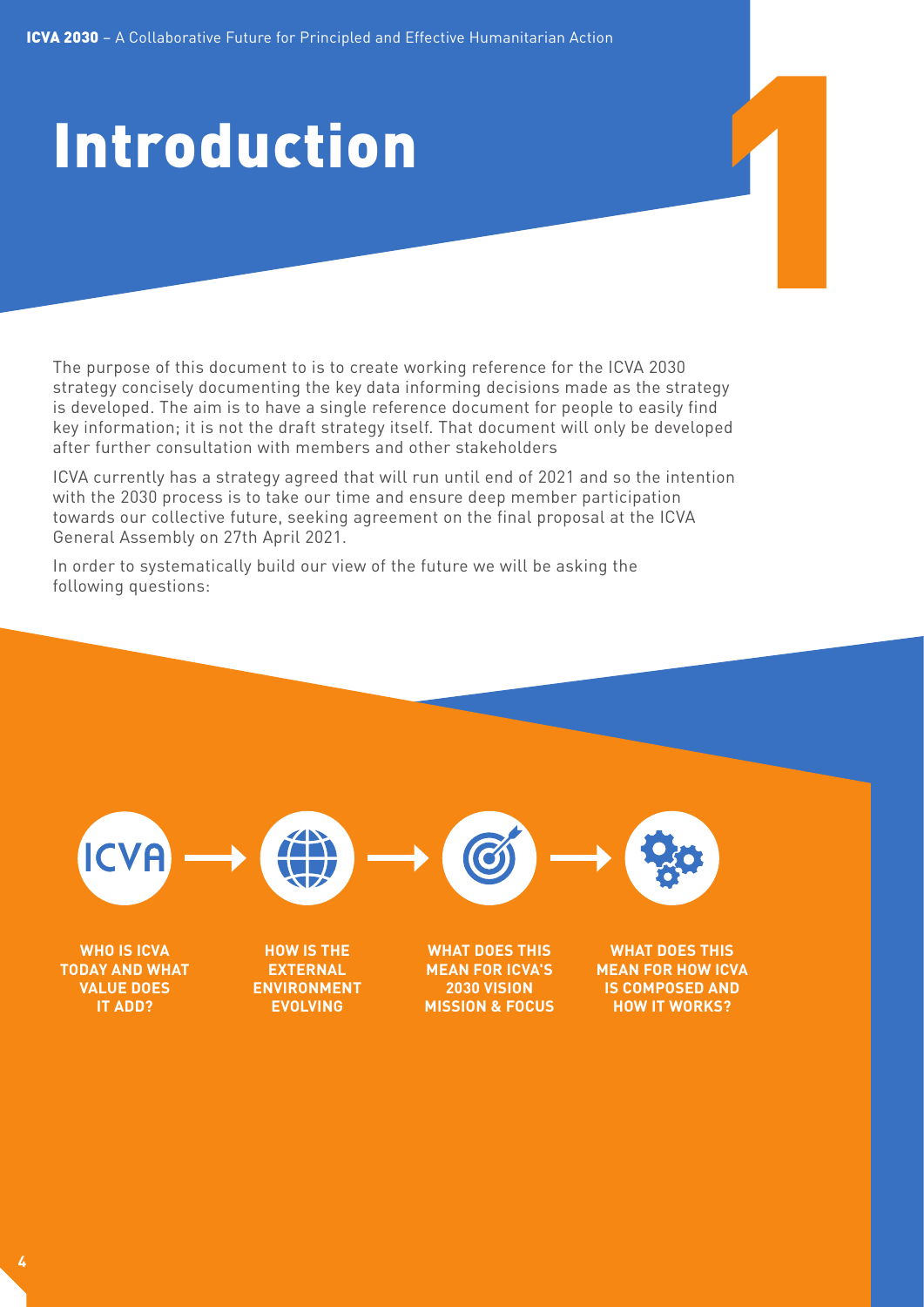Through this process (see annex 1 for details) we are hoping that the journey and not just the final output will bring the membership closer together through enabling:

- **MEMBERS' ENGAGEMENT:** ICVA members engage at several levels in defining ICVA's long term perspective (not only the NGO's focal point for ICVA Secretariat).
- **LEARNING:** Collective learning around ICVA's diversity through a greater understanding is created by having to listen and try and understand the position of others.
- **CONNECTIVENESS:** Improved internal and external connectiveness in a complex environment sets ICVA's ambitions and way forward including the diversity of perspective and opinion.
- **INNOVATIVE STAKEHOLDER ENGAGEMENT:** Engaging with other stakeholders in a way which is perceived as innovative and constructive.

ICVA members' engagement

Collective learning

**ICVA 2030 - A Long-Term Strategic Vision for ICVA Network**

ICVA's ambitions and way forward

Engagement with other stakeholders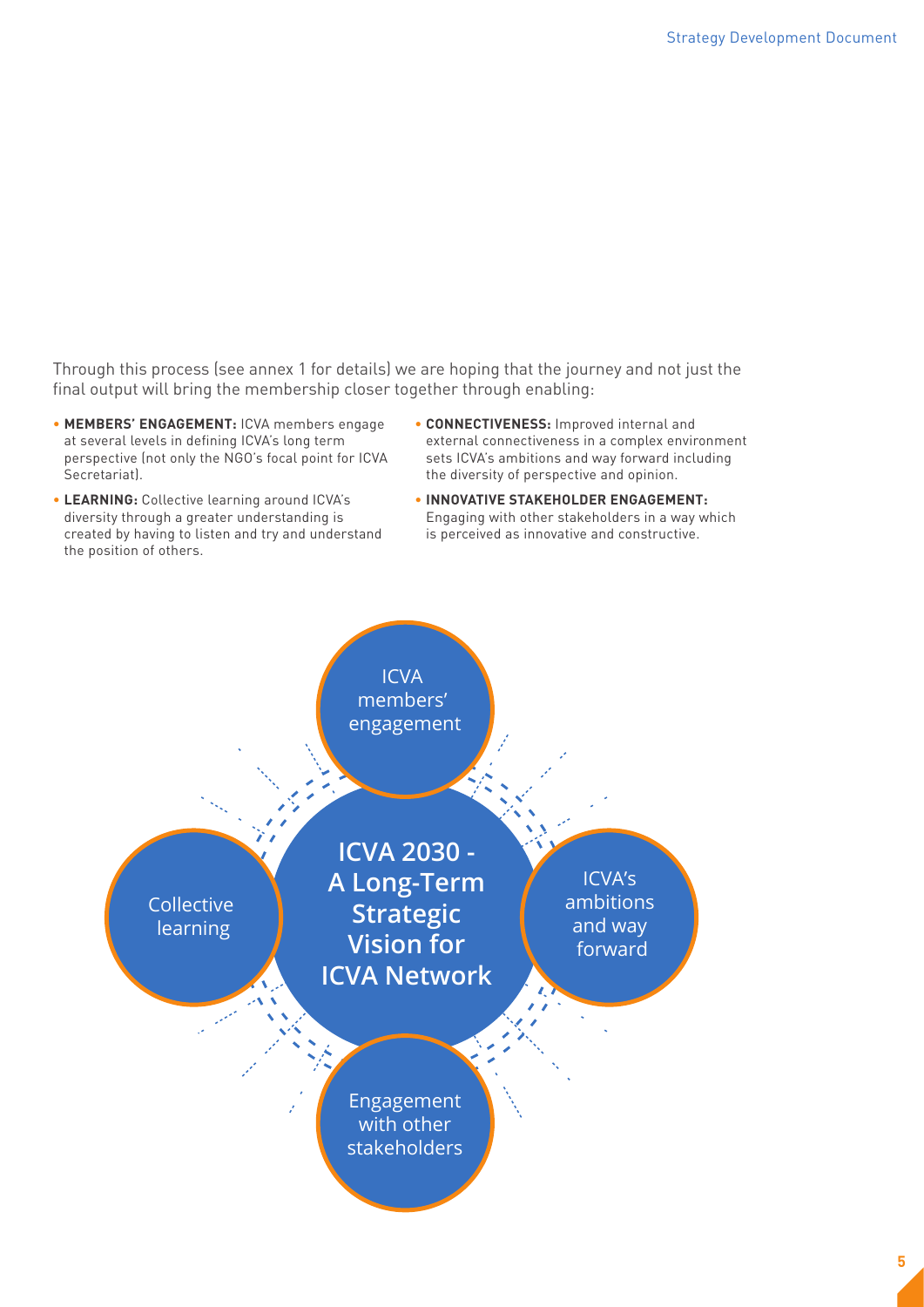# Looking back and around us

#### 2.1 **What does ICVA look like today?**

Established in 1962 by a small coalition of refugee and migration focused non-governmental organisations (NGOs), ICVA has grown into a diverse network of over 100 NGO members operating in 160 countries at global, regional, and national levels. ICVA has an outreach of more than 8'000 humanitarian organisations and the annual operational footprint of its members exceeds 20 billion USD.1



#### **VISION**

A world in which crises-affected populations are effectively protected, assisted, and enabled to rebuild their lives and livelihoods with dignity.

#### **MISSION**

To make humanitarian action more principled and effective by working collectively and independently to influence policy and practice



#### **VALUES AND PRINCIPLES**

- Our work is based on the principles of humanity, impartiality, neutrality and independence as well as the Principles of Partnership.
- We work towards a system that enables people affected by humanitarian crises to receive equitable access to quality assistance and protection.
- We promote innovative approaches to humanitarian policy development and implementation, and offer evidence-based, solutions-oriented advocacy.
- We promote equitable engagement of NGOs to make the humanitarian system more inclusive.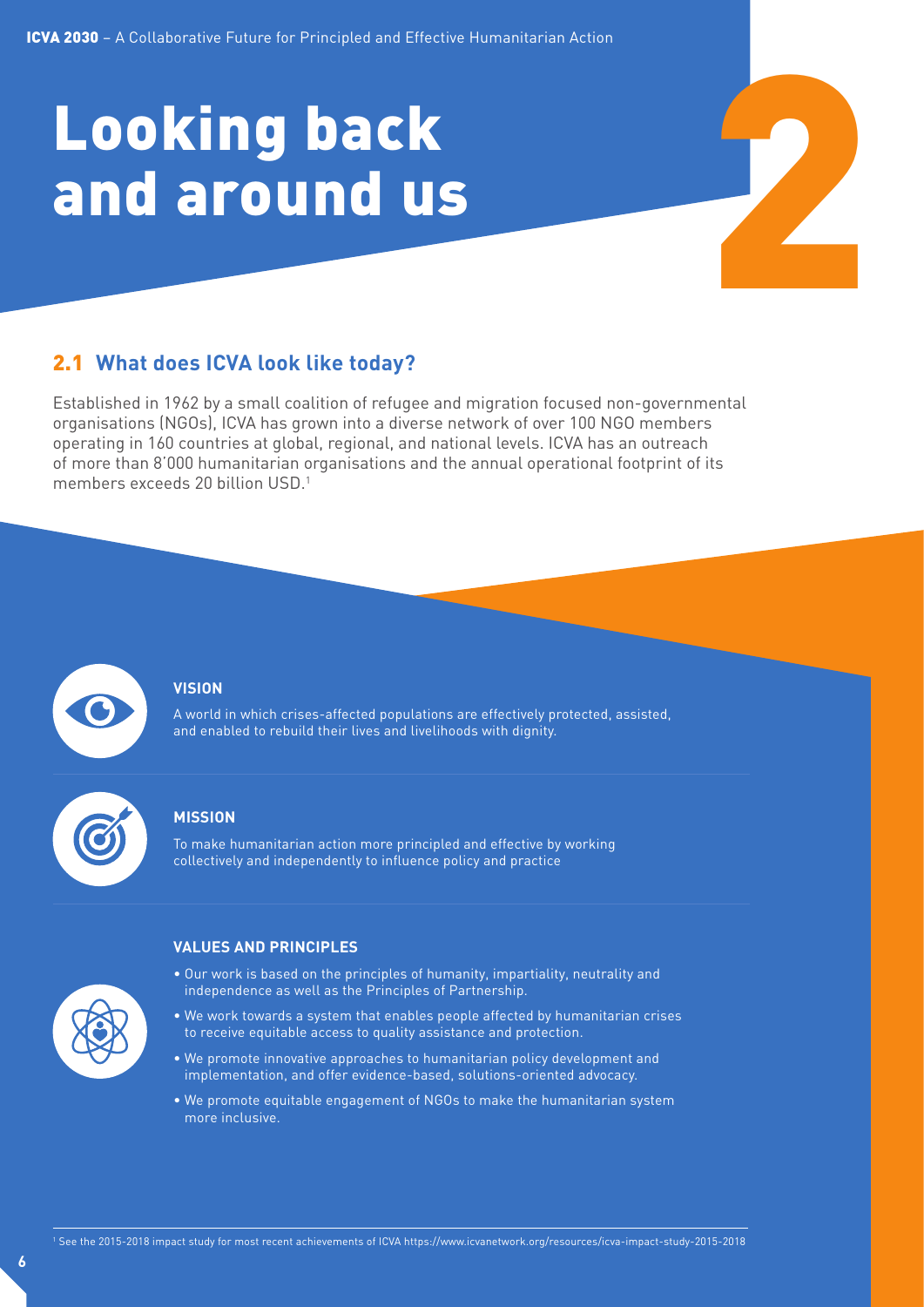#### The ICVA website provides a concise snapshot of ICVA as follows:

#### **1. WHY DO WE NEED ICVA?**

NGOs are critical to the delivery of effective, principled humanitarian assistance. They witness the needs. They implement the majority of projects. They advocate for needed changes. Connecting their voices to policies and operations and investing in their capacities will ultimately improve support for people affected by crises.

#### **2. WHO IS ICVA?**

ICVA is a global network of non-governmental organisations whose mission is to make humanitarian action more principles and effective by working collectively and independently to influence policy and practice.

ICVA has over 100 members operating in 160 countries. 75% of NGOs engaged in ICVA activities are southern NGOs, national NGOs, mediumsized NGOs and NGO Fora. The Secretariat is present in Geneva, Africa, Asia and the Middle East and North Africa

#### **3. WHAT ARE ICVA'S FOCUS AREAS?**

- Forced Migration
- Humanitarian Financing
- Humanitarian Coordination
- Navigating Change (Cross-Cutting Issues: Localisation, Nexus, Shrinking Space, Accountability)

#### **4. HOW DOES ICVA WORK?**

- Analyse & Explain
- Influence & Advocate
- Convene
- Support
- Connect

The following diagram taken form the 2019 ICVA impact evaluation, describes the value ICVA adds to its various stake holders:

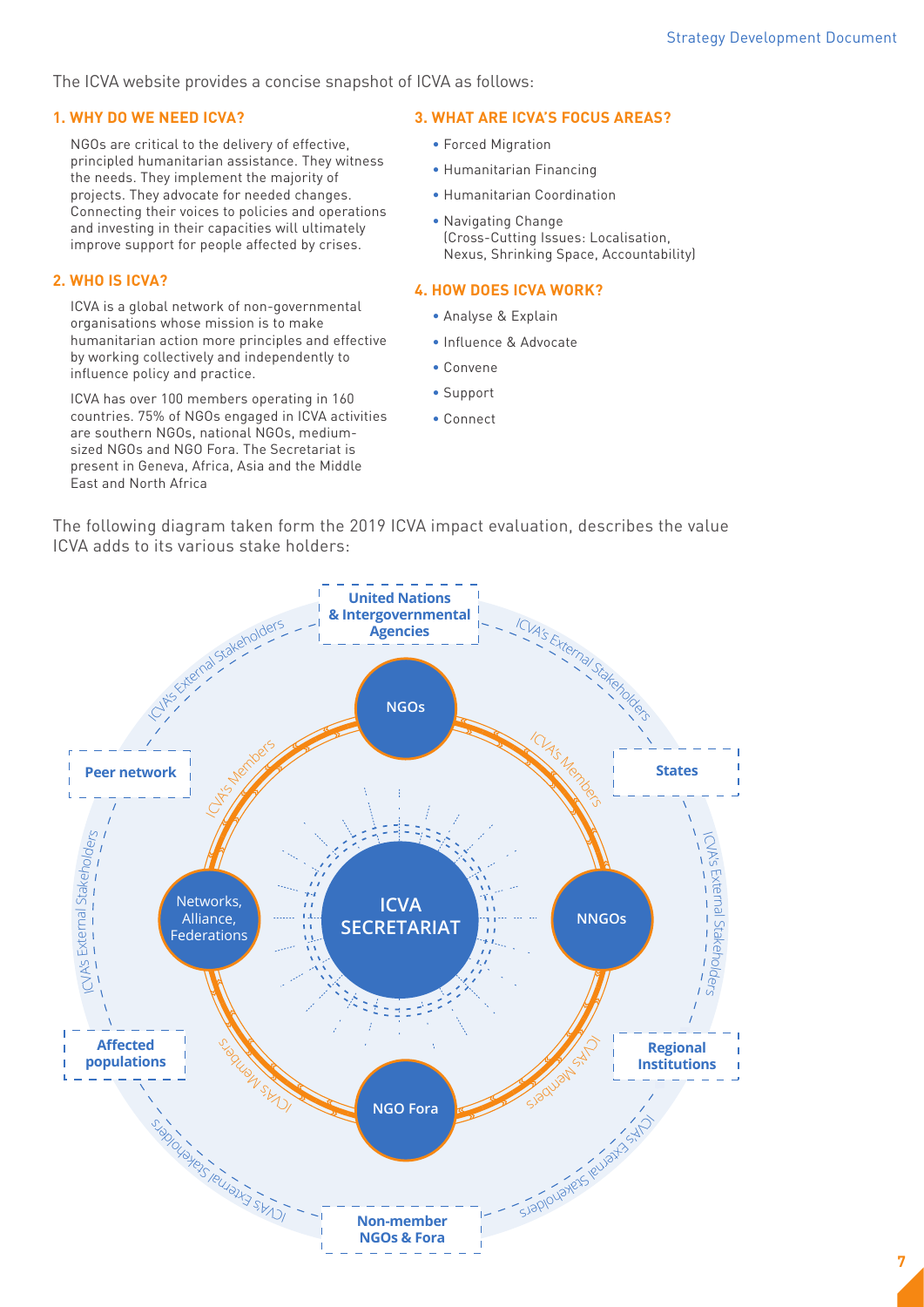#### **ICVA's Added Value in Humanitarian Action**

- A. Trusted broker and convener, enabling twoway interaction between UN/intergovernmental agency policy makers and a broad range of NGOs/Networks, connecting policy to practice and vice versa
- **B.** A truly global network, informing and engaging diverse, and often excluded NGOs in key international policy issues at a high-level
- C. Provides information, analysis and expert resources for those needing to translate and exchange views on complex policies, standards, initiatives or theoretical ideas into practical guidance
- D. Enables access / opens doors for NGOs and creates space for influence, involvement and exchange at country, regional and global level
- E. Is a trusted actor among NGOS/Fora creating opportunities for multiple actors to speak with a balanced collective voice on key issues
- F. Creates connections to build/strengthen operational capabilities
- G. Provides knowhow and practical support for the creation and running of NGO fora
- H. Creates links within and between organisations and networks, adapting its approach as needed
- **I.** Provides leadership to support the design, roll out and monitoring of international humanitarian policies and initiatives

#### **Current Focus Areas**

ICVA's focus areas are vehicles for members to work together on issues of common concern. While evolving in the way of working and the priorities, Forced Migration and Humanitarian Coordination are historical focus areas of ICVA. Humanitarian Financing is a more recent focus area. The current work per focus area is described below:

#### **FORCED MIGRATION**

Forced migration was ICVA's first focus area in 1962 and remains just as critical today. ICVA facilitates NGO statements for UNHCR's governing board meetings and co-organises NGO consultations with UNHCR and IOM.

The aim of the Forced Migration focus area supported by a theory of change - is to improve protection, assistance and durable solutions for refugees, IDPs, stateless persons and migrants in vulnerable situations. ICVA has invested in improved partnership between UNHCR and NGOs and more recently between IOM and NGOs. Since the adoption of the New York Declaration, ICVA has been a key actor in ensuring NGO understanding of, participation in, and contribution to the process of developing a Global Compact on Refugees, the roll-out of the Comprehensive Refugee Response Framework (CRRF) and the Global Refugee Forum. Likewise, ICVA has been relevant actor in NGO understanding of, participation in, and contribution to the process of developing a Global Compact for Migration and its implementation and monitoring.

While maintaining its dedication to refugees, IDPs and stateless persons, ICVA strives for more consistency, coherence and complementarity with processes related to vulnerable migrants.

#### **HUMANITARIAN COORDINATION**

NGOs operate in a complex space involving many actors. A variety of coordination mechanisms have been created to help different actors operate more efficiently and effectively in relation to one another. However, it can be challenging to understand and engage these mechanisms.

The aim of the Humanitarian Coordination focus area - supported by a theory of change - is to strengthen the collective ability of NGOs to actively engaged in and influence coordination mechanisms to ensure they are inclusive, contextualised and provide effective assistance and protection to those affected by crises. ICVA achieves this by supporting NGO engagement in existing coordination mechanisms at the global, regional and country levels. At the time of writing, ICVA and its members are engaged in the IASC Principals group, the Emergency Directors Group, the Operational Policy and Advocacy Group (OPAG), the Working Groups (developing policies) and regional IASC groups. ICVA believes that effective collective action in complex humanitarian contexts is critical.

ICVA intensifies its investments in supporting NGO Fora operating in these contexts to contribute to improving humanitarian operations and will continue exploring alternative models of coordination to strengthen effective and principled delivery of humanitarian assistance. While maintaining its role in relation to existing coordination mechanisms, ICVA intensifies its investments in country level NGO Fora and increase exploration of alternative models.

#### **HUMANITARIAN FINANCING**

Two per cent of the global population, that's more than 160 million people, need humanitarian assistance to survive. Climatic shocks, the unexpected spread of infectious disease, and the impact of protracted and often intensifying conflicts have combined to drive needs to unprecedented levels. With the growing needs and the cost of meeting those needs also growing, the humanitarian sector faces a global funding shortfall.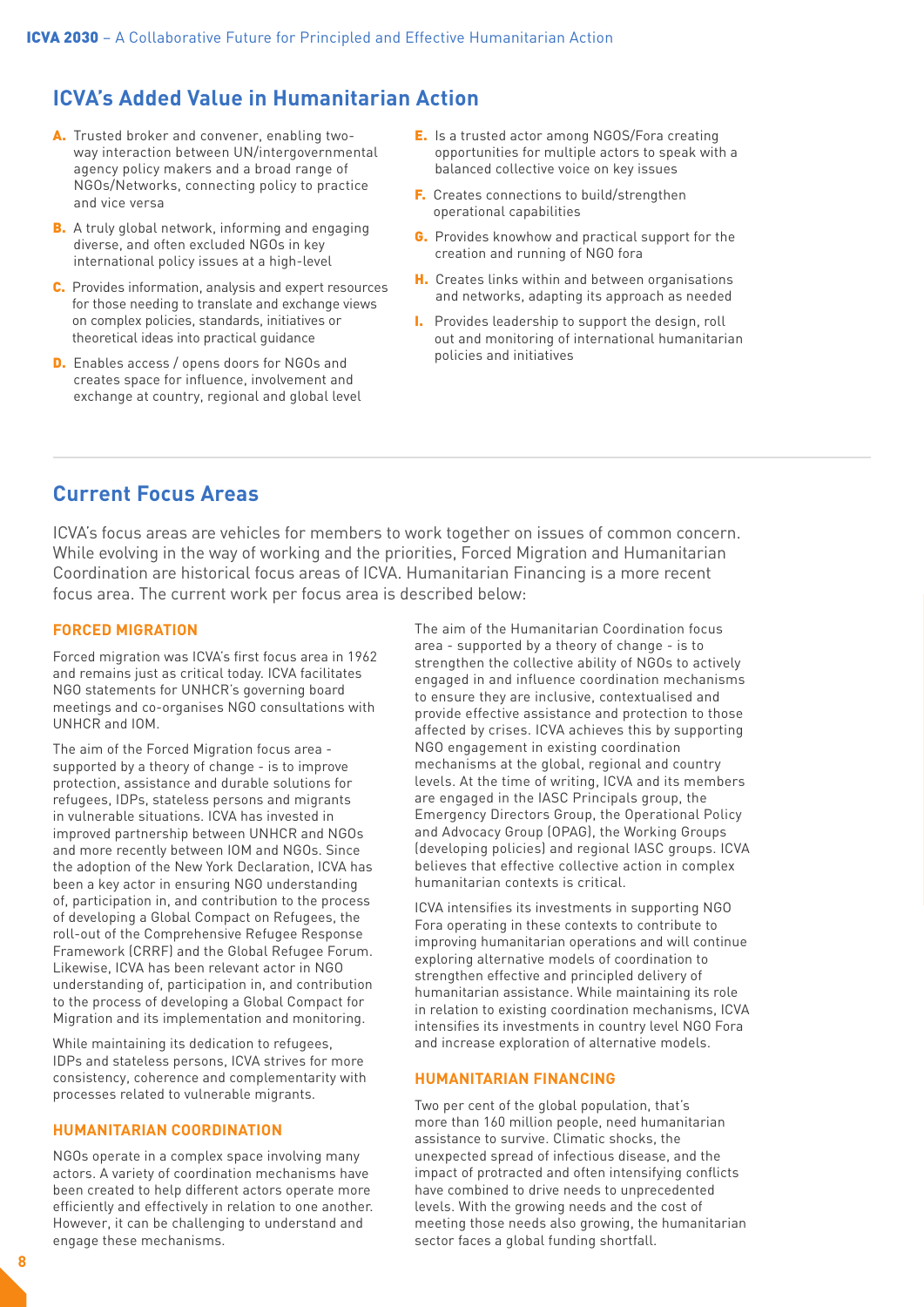The aim of the Humanitarian Financing focus area - supported by a theory of change - is to ensure humanitarian financing meets the needs of populations affected by crises while ensuring adequate NGO access to principled, quality funding. ICVA achieves this by supporting NGO understanding of, engagement with, and influence related to processes and developments in the financing arena.

Although NGOs are essential actors in delivering aid, they struggle to obtain direct, adequate, accessible, sustainable, and flexible funding. Moreover, conditions attached to funds are increasingly cumbersome. Such challenges are particularly acute for local and national NGOs. Although funding decisions should be driven by the humanitarian imperative they appear to be at increasing risk of politicisation. ICVA promotes NGO collaboration to deepen and widen the resource base for humanitarian action (e.g. through new kinds of partnerships and innovation).

#### **NAVIGATING CHANGE, CROSS-CUTTING ISSUES**

The environments in which NGOs operate are fundamentally changing. In many places, respect for humanitarian principles is eroding, and so too is NGOs' space to operate. The pressure for humanitarians to align with development and peace priorities is mounting. As NGOs compete for scarce resources, schisms in the community have emerged, particularly related to localisation.

These trends require safe spaces for diverse NGOs to come together to discuss their differences, learn from one another, and consider solutions and help one another. The aim of the Navigating Change focus area - supported by a theory of change - is to ensure a dynamic support to NGOs in developing strategic thinking and in navigating change while promoting humanitarian principles and the Principles of Partnership.

ICVA achieves this by: 1) providing various platforms for NGOs for peer exchanges and 2) strategically engaging multilateral partners (e.g. UN agencies and the World Bank), member states, donors, regional bodies, the private sector, and other networks outside the humanitarian sector who can support the network. Key platforms for members to engage will be ICVA's Policy Working Group and Regional Working Groups.

The current 2019-2021 strategy presents theories of change for the four focus areas. The theory of change for coordination is given below, other can be seen at (https://www.icvanetwork.org)

#### **QUESTIONS TO CONSIDER**

**To what degree will the current focus areas be relevant for ICVA to stay engaged with over the next decade?**

|                                  | Not relevant | <b>Relevant for</b><br>next 1-2 years | <b>Relevant for at</b><br>least 3-5 years | <b>Relevant for</b><br>10 years |
|----------------------------------|--------------|---------------------------------------|-------------------------------------------|---------------------------------|
| <b>Forced migration</b>          |              |                                       |                                           |                                 |
| <b>Humanitarian coordination</b> |              |                                       |                                           |                                 |
| Humanitarian financing           |              |                                       |                                           |                                 |
| Navigating change                |              |                                       |                                           |                                 |

**What other focus areas (if any) should ICVA be considering either as standalone topic or to be integrated into ICVA work?**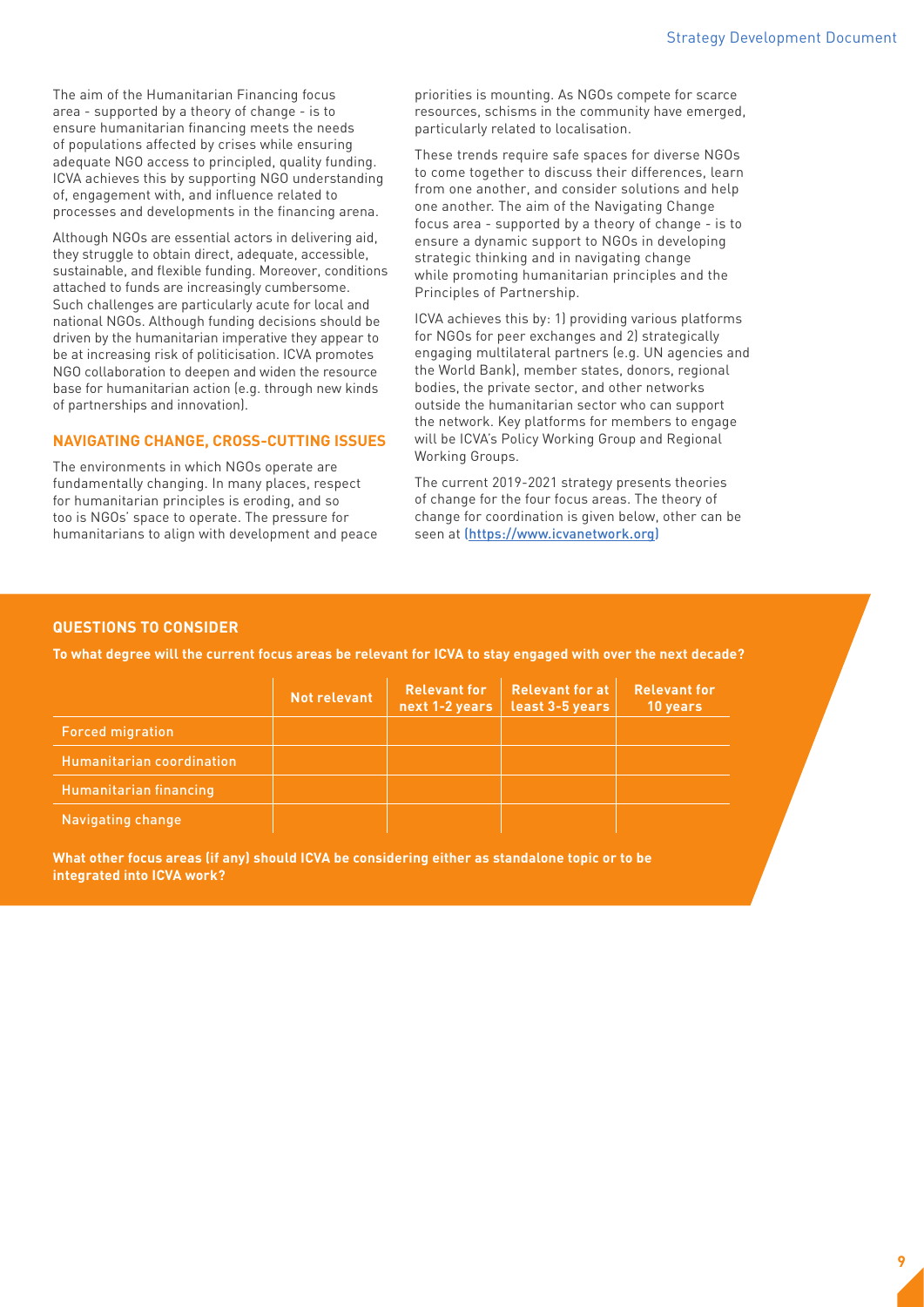The current 2019-2021 strategy presents theories of change for the four focus areas. The theory of change for coordination is given below, other can be seen at (https://www.icvanetwork.org).



The 2019 Impact Study and the regular membership surveys are supportive of its perceived relevance by ICVA members. The Impact Study 2015-2018 and the ICVA monitoring system indicate valued outcomes for these three focus areas. **While there is still openness, the initial discussion within the ICVA secretariat and the ICVA Board support the continuation of these focus areas on basis of need expressed by members, legitimacy and existing results.**

Having presented an overview of where ICVA is today, there are many potential questions about the choices ICVA must make for the future. Some points of reflection were captured in the 2015-2018 impact study as follows:

- The long-term positioning of ICVA considering the increasing number of networks emerging
- The degree to which ICVA should become more 'positional' in its own right
- The evolution of ICVA at the regional and field level
- The importance of direct support to NGO Fora and operations
- Balancing the diversification of actions with traditional areas of work, in line with capacity

These serve as a start for the discussion; to frame the full range of questions it is important to start externally and look at how the humanitarian environment is shifting. This is expanded upon in the following section.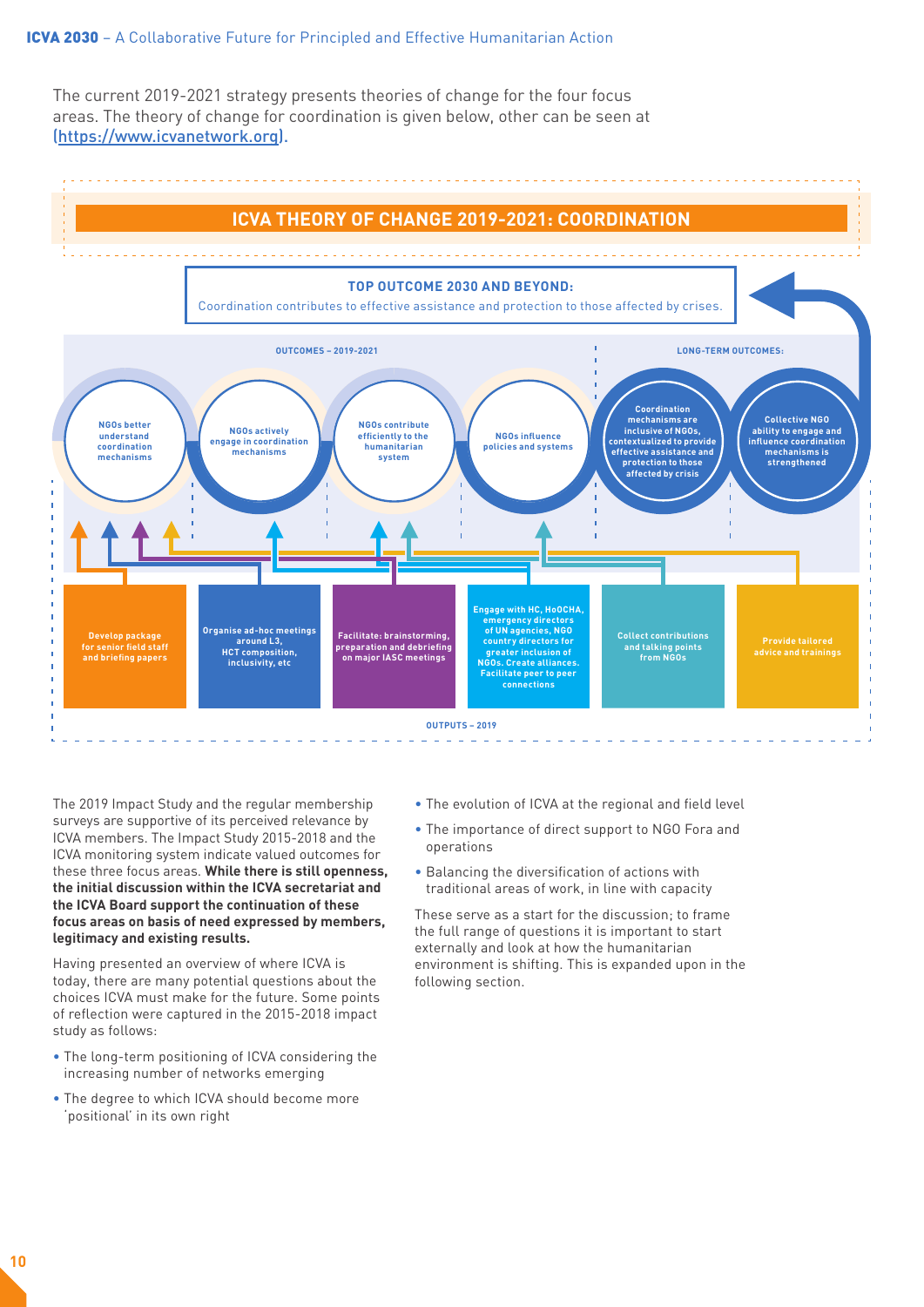#### **2.2 What are the external trends shaping the present and foreseeable future of humanitarian action?**

This overview was generated through discussion within the ICVA secretariat and the ICVA board. There is more that could be added so the intention is not to be comprehensive, but to provide a stimulus for adding other external factors relevant for the future of humanitarian action and the role of ICVA.

NATURE OF CRISES

**• Environmental issues as a direct driver of natural disasters and an indirect driver of manmade crises • A continued massive human cost to war • The impact of shrinking space on the ability to respond to and speak out about crises • Increasing trend of urban crises**

**• Chronic wars have and will remain a part of the political landscape • Wares involving state, international and non-state** 

**actors have become and will remain the norm • The reduced centrality of humanitarian principles to guide response impacts directly on the ability to access populations in need**

INCREASINGLY NETWORKED

**• Actors are diversifying (local, global, private, government, CSOs, big, small etc)**

**• Growing numbers of self-organised mass movements**

**• Trend towards multi-actor approaches • Nobody can do it all, organisations need to be clear on where they can add value and what they need from others • Competition between organisations has positive aspects that push quality and negative as each looks to ensure their own sustainability**

#### SHRINKING HUMANITARIAN SPACE / PRINCIPLES

**• Increasingly blurred lines between humanitarian actions, peace, development and other political or social goals • Donors are looking for joined up approaches to initiatives they support at times undermining the space for principled humanitarian action • Absence of governmental leadership championing the importance of principled action • Rising non-state actors that do not know or accept humanitarian principles**

#### **EVOLVING TRENDS AFFECTING HUMANITARIAN ACTION**

#### **ENVIRONMENTAL ISSUES**

**•** Climate issues a driver in the rise of social movements around a single cause • Difficulty defining how the humanitarian system should adapt

to best address root causes and consequences • Disconnect between those

who are the main cause of environmental change and those who suffer the consequences

• Environmental issues as a direct driver of natural disasters and an indirect driver of man-made crises

#### IMPACT OF MACRO DISRUPTORS

#### **SHIFTING POWER**

**•** Decline in multilateralism and the rise of nationalism (trend or pendulum?) • Increasing demands for accountability for action

• Challenges to the traditional establishment and a polarization

- of perspectives • Trend towards valuing local connectedness. Both positive
- and divisive

#### **INEQUALITY**

**•** Paradox of economic and technological progress leading to growing inequality rather than closing the gap

#### **TECHNOLOGY**

• Technology can result in increasing as well as reducing communication challenges

• Technology enables those affected by crisis to be informed and communicate independently – this is power

#### **MACRO DISRUPTORS AFFECTING ALL SECTORS (CIVIL SOCIETY, GOVERNMENT, PRIVATE, INDIVIDUAL)**

**ENVIRONMENTAL CHANGE >** Addressing environmental change is an existential challenge for humanity

**INEQUALITY → Economic and social progress paradoxically** increasing inequality

**TECHNOLOGY >** Technological advance can rapidly make accepted practice / models obsolete **SHIFTING POWER >** Shifting global and local power is fundamentally changing how things get done

#### **QUESTIONS TO CONSIDER**

**What do you regard as the trends most impacting humanitarian action?** (more than one answer allowed)

- Increasingly networked trend towards multisector approaches, nobody can do it alone, growth
- massive human cost to war, prolonged crises,
- humanitarian and development actors, shrinking about crises
- Environmental issues direct driver of natural
- Shifting power -diversifying of actors involved
- Inequality- growing inequality triggers to move from their home settings
- but it can also threaten humanitarian principles
- Other

**Do you agree that the following factors are fundamental factors or disruptors that have a radical impact, positive and negative on humanitarian action?**

|                              | <b>High impact</b> | <b>Medium impact</b> | Low impact |
|------------------------------|--------------------|----------------------|------------|
| <b>Inequality</b>            |                    |                      |            |
| Technology                   |                    |                      |            |
| <b>Shifting powers</b>       |                    |                      |            |
| <b>Environmental changes</b> |                    |                      |            |
| Other-please specify         |                    |                      |            |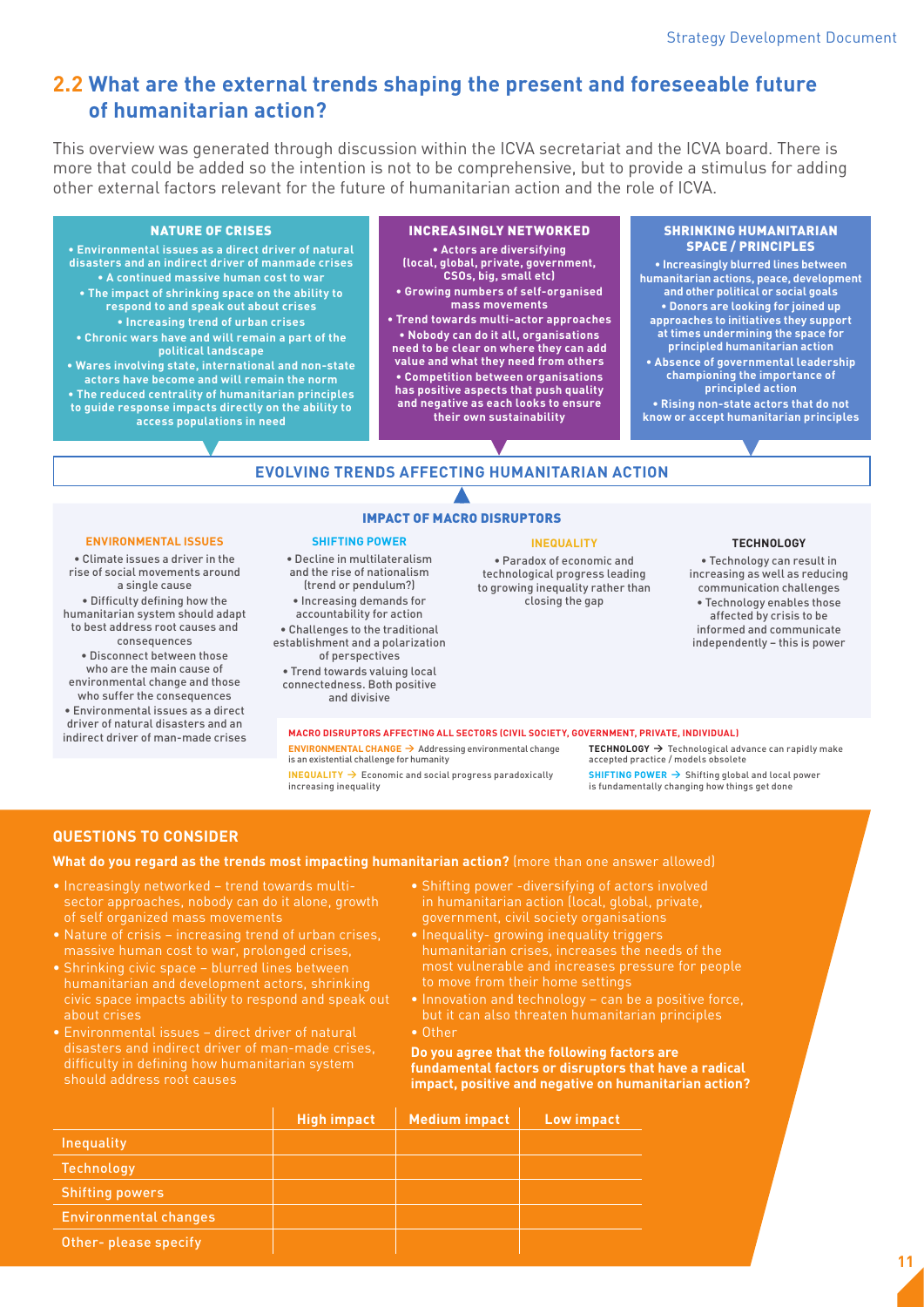# 3 Looking Forwards

#### 3.1 **What future state for humanitarian action might we imagine when looking towards 2030?**

Any future strategy for ICVA must respond primarily to needs and the external environment and so it is important to make some effort to define what this might look like. The analysis so far and the identified **disruptors** raise a number of questions, for example on…



While there is no question of the importance of addressing environmental issues, what do they practically mean for the humanitarian sector and the role of ICVA?

#### **TECHNOLOGY**

If technology can be such a game-changer what do humanitarian organisations need and how can ICVA be a part of supporting this?



#### **INEQUALITY**

How does this manifest itself in humanitarian need and the system responding to those needs? What does this mean for what ICVA is, what it does and how it does it?



#### **SHIFTING POWER**

If power is, and will continue to shift how should ICVA adapt to insure it has the right structures, capacities and ways of working to engage with those that have the greatest influence in ensuring humanitarian needs are identified and met? How will ICVA respond the diversification of humanitarian actors, the multiple coordination systems and powershifts related to resourcing?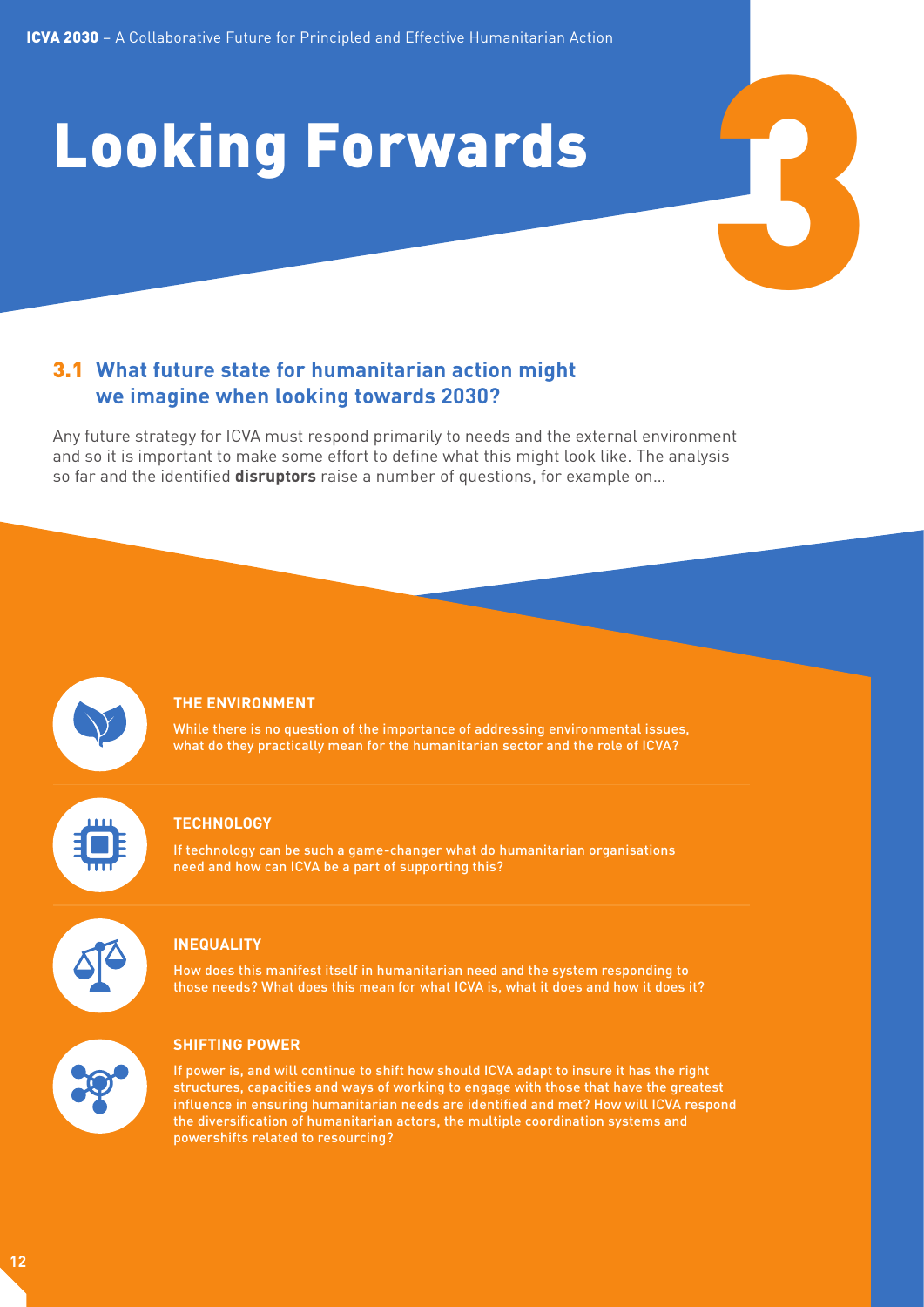From the current state analysis and review of emerging trends presented in the previous section we can anticipate that in 2030:

- 1. **The pattern of crisis and need** is impossible to precisely predict but we should expect that conflicts, in all its forms and natural disasters will increasingly drive global instability, spread fragility, trigger forced displacement and long-term disruption within societies and social systems and create massive humanitarian needs.
- 2. **Environmental issues will likely be even greater and more urgent** than today, with direct and indirect impact on humanitarian action
- 3. **Inequality on a global level is unlikely to have reduced** and may well be worse, with direct implications for the most vulnerable in humanitarian crises
- 4. **Adequately resourcing humanitarian action** to meet actual needs will still be a challenge for all.
- **5. Powers will have shifted** or at the very least rebalanced towards more local power leading to a new power balance in humanitarian institutions and policies. Civic space will still need to be fought for.
- 6. **The types of actors will be even more diverse** than today and with greater interaction between for- profit work and social impact. Coordination and collaboration between actors and between networks will be key.
- 7. **The pressure to integrate humanitarian action** into other agendas of peace, development and other political goals will increase, and in turn put further pressure on humanitarian principles.
- 8. There will be a continued **need to fight for humanitarian space** ensuring access, respect and pushing back against those seeking to politicise and criminalise humanitarian
- 9. **Technology will continue to evolve, creating new opportunities and threats**, challenging humanitarian agencies to radically adapt and change the way they operate.

#### **QUESTIONS TO CONSIDER**

Do you agree or disagree with the above scenarios of the humanitarian landscape in 2030?

#### 3.2 **How do different strategic elements inform the medium and long-term choices and vision for ICVA and what are the key questions we will need to tackle?**

ICVA is the most diverse and global humanitarian NGO network. It has been successful, becoming one of the foremost humanitarian networks in the world and with a near unique position as a key interlocutor between, government, intergovernmental organisations, CSOs and other key actors involved in humanitarian action. Looking towards 2030 there is a need to ask long term questions such as:

- What is the long-term Vision for ICVA as an organisation?
- Does the core mission of ICVA need to change?
- Should ICVA be seeking additional added value?
- Should ICVA be sticking with its traditional areas of focus for the long term?
- Does it need to change the membership and the way in which it is composed?
- Does it need to change the ways in which it works?

Looking towards the next decade ICVA will need to consider external trends that can influence potential changes or adaptations to its historical roles and focus areas. We know, or at least expect the continuation of challenges such as those related to conflict (in all its forms), man-made and natural disasters. The proposition here is to reflect on strategic considerations outside of traditional lines, identifying threats or opportunities for improving principled, effective humanitarian action. The following sections seek to start this discussion reflecting externally and internally within ICVA, welcoming other reflections on other topics.

#### **A. STRATEGIC CONSIDERATIONS RELATED TO THE EXTERNAL ENVIRONMENT**

To start this conversation, based on the mega trend analysis the ICVA Board and Secretariat have developed some thinking on three strategic considerations emerging from the external environment and how they relate to principled humanitarian action.

- **i. Private Sector Engagement**
- **ii. Environmental Change**
- **iii. Technology and Humanitarian Innovation Management**

We are sure there are other strategic elements that require consideration, so these reflections are not intended to narrow things so early in the process and so more thinking, writing and inspiration is welcomed by all persons and organisations participating in this process.

**We are sure there are other strategic elements that require consideration, so these reflections are not intended to narrow things so early in the process and so more thinking, writing and inspiration is welcomed by all persons and organisations participating in this process.**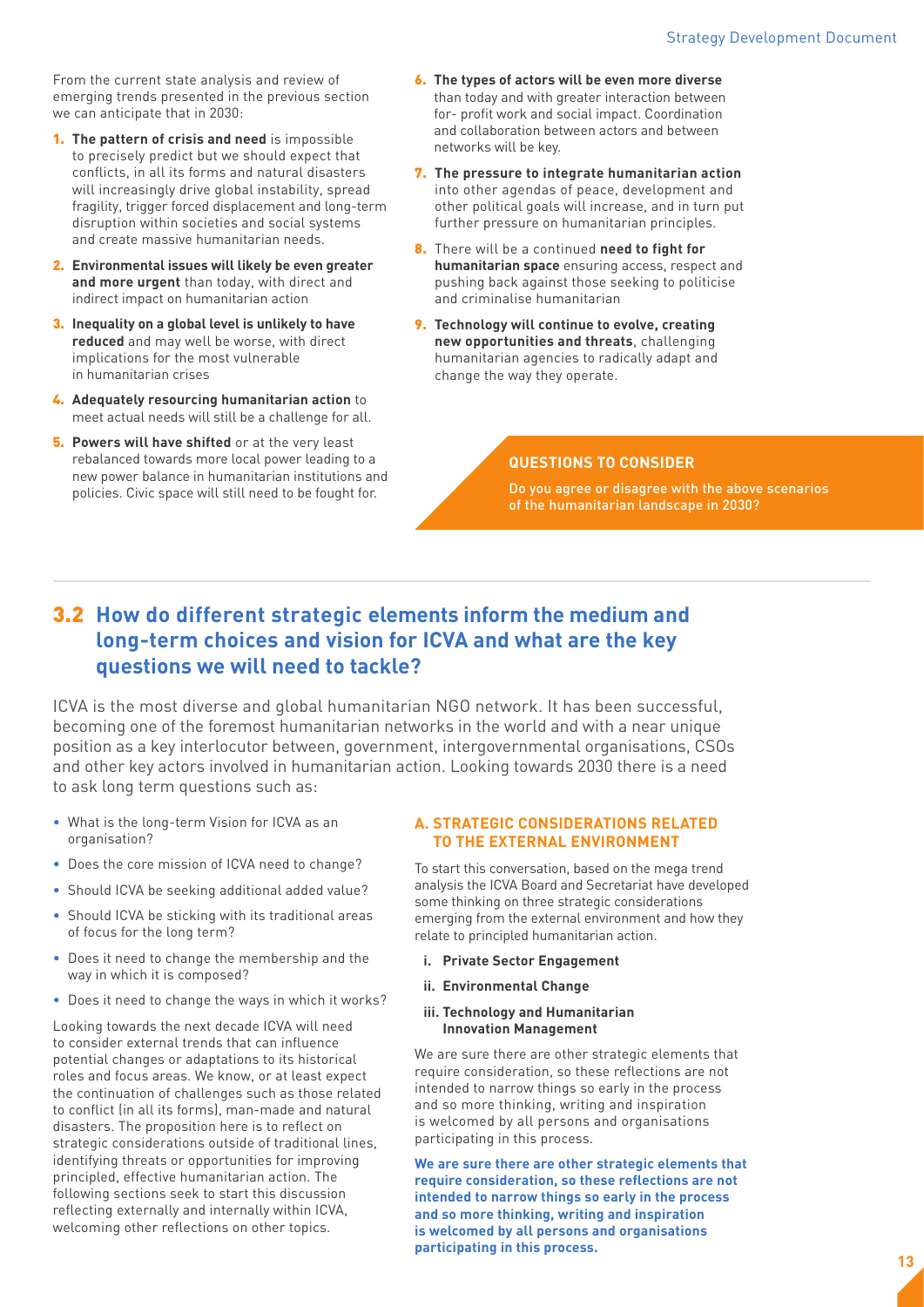#### **i. Environmental Change**

#### **Why is this important?**

Addressing environmental issues and in particular, climate change is arguably the single greatest challenge affecting humanity at this time. There are direct and indirect implications for humanitarian needs; climate change and environmental pressure are drivers of natural and man-made crises; humanitarian crises themselves can impact the environment as can the nature of humanitarian response to the needs generated. However, while there is no question of the importance of environmental issues, organisations struggle to find the best way to practically integrate them in what they do and how they do it. There is a case to be made for improving coordination and support to assist humanitarian actors on this journey.

#### **What is the current situation?**

The Intergovernmental Panel on Climate Change (IPCC) has issued a special report on the impacts of global warming of 1.5 ºC. In the 2030 Agenda for Sustainable Development, the Heads of State and Government and High Representatives pledged included targets in the Sustainable Development Goals related to resilience to disasters and climate change. The Sendai Framework for Disaster Risk Reduction highlighted the importance of promoting "the coherence and further development, as appropriate, of national and local frameworks of laws, regulations and public policies".

The United Nations Framework Convention on Climate Change is the primary international, intergovernmental forum for negotiating the global response to climate change. The Paris Agreement objectives include, inter alia, "increasing the ability to adapt to the adverse impacts of climate change and foster climate resilience and low greenhouse gas emissions development, in a manner that does not threaten food production". The Paris Agreement includes the potential interplay between disasters, climate change, environmental degradation, and fragility, the catalytic role of disaster risk reduction in scaling up action on climate adaptation, and the critical role of disaster risk reduction in the achievement of the Sustainable Development Goals. There was a focus on resilience and adaptation at the 2019 UN Climate Summit and the COP25, within the Global Commission on Adaptation's "Preventing Disasters" Action Track and the establishment in September of the Risk-Informed Early Action Partnership. A number of initiatives exist and are being developed including the initiative of the IFRC, together with academic partners, to undertake

research on best practice in the effective integration of disaster risk management and adaptation to climate change. To note also the Disaster laws and policies that leave no one behind resolution adopted at the IFRC conference on 12th December 2019.

The influence on Climate Change issues is coming from non-traditional movements and actors i.e. climate change activists, Extinction Rebellion etc… Youth are playing an unprecedented role in the civil society movements.

Other important contributions in this area to which ICVA and its members are associated include the Platform for Disaster Displacement - PDD, the Climate Action Network - CAN, the Global Network of Civil Society Organisations for Disaster Reduction - GNDR, implementation aspects of the GRF and GCM… Others were engagement and/or support to existing civil society engagement should be considered include initiatives with the World Meteorological Organization, the World Bank, the United Nations Office for Disaster Risk Reduction, the Climate Risk and Early Warning Systems (CREWS), national and regional plans among others.

#### **ICVA's potential added value:**

- ICVA supports NGO engagement at national, regional and global level in policy, plans and finance mechanisms relevant to climate change and its impacts
- ICVA to connect, convene, influence & advocate, support as well as analyse & explain (ICVA 5 ways of working) for ICVA to adopt a long-term and sustainable approach for NGOs (ICVA members) to partner and connect with those working on climate change in order to better respond to climate issues.

- a) How have member organisations integrated issues related to environmental change into their humanitarian action? What are some examples of how actors are limiting negative environmental impact? How are crises linked to environmental change impacting the scale and nature of interventions and/or advocacy? Are there implications for humanitarian principles?
- b) Should environmental change and its impact on the creating and alleviation of humanitarian needs be a core focus for ICVA? If so, how best to frame that focus area and what would be the most urgent issues to address?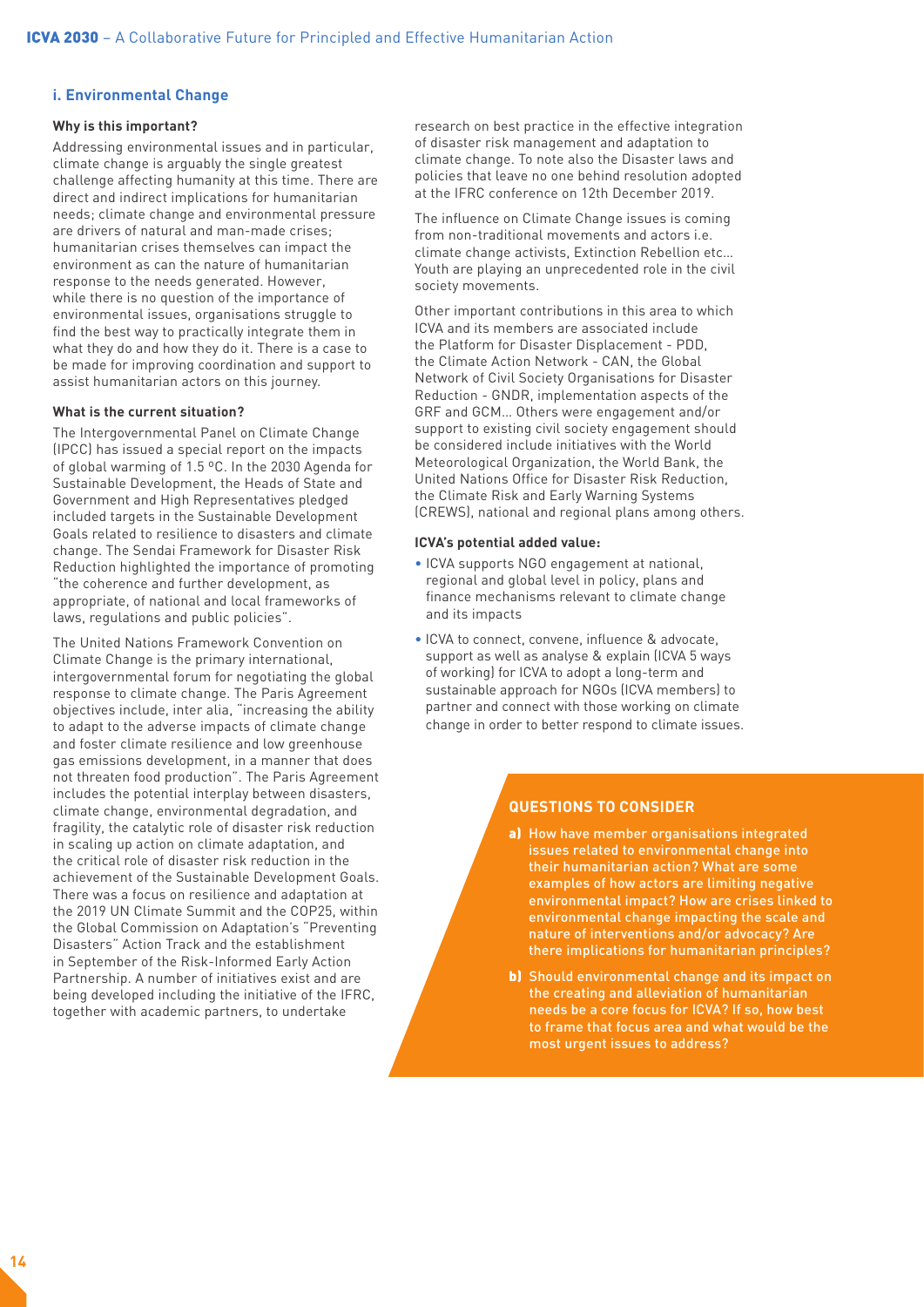#### **ii. Technology and Humanitarian Innovation Management**

#### **Why is this important?**

There are many aspects to innovation, what it practically means for organisations and the risks or opportunities it presents. Innovation and technology can be a positive force, but it can also threaten humanitarian principles through (for example) dehumanising interaction with affected populations. Humanitarian actors need to find ways to embrace innovation to become more flexible and agile organisations, adhering to humanitarian principles and without losing the human, personal and informal character of NGOs interaction with the populations and communities affected.

#### **What is the current situation?**

Digital technology and artificial intelligence are changing the nature of humanitarian action, particularly in relation to digital dimensions of protection, trust and privacy-related issues. There is a growing awareness of the risks and potential harm generated by the introduction of new actors, products and technology along with 'innovation' to humanitarian settings.

Stakeholder inclusion in the implementation of technology and humanitarian innovation management is the main and most positive approach and necessary factor for enabling equality. This includes people who suffer from inequalities, people who champion equality and the designers and implementers of the technology.

There is a need for clear parameters for the kind of humanitarian innovation going beyond technological innovation we want to see. There's also an urgency to translate these parameters into practice, to address real-time ethical dilemmas and to support ethical innovation 'on the ground'. Enabling

equality links to the risks and opportunities for humanitarian principles underpinned by the risk for NGOs to operate.

#### **ICVA's potential added value**

- Relying on its "ways of working" seek to offer to the ICVA members understanding of the systems in which innovations are emerging, the actors within them, and the nature of the relationships at play. Such 'systems curiosity' is important for ICVA members to navigate the uncertainty, risk inherent to innovation and respond more promptly and effectively to the changing needs of populations.
- Using ICVA's outreach capacity, on basis of existing work, adopt a set of Principles promoting equal global opportunities for the delivery of new technology and humanitarian innovation management. ICVA's broad constituency would contribute to the roll out of the Principles of Innovation.
- Leverage technology to improve the online visibility of ICVA's messaging/content, the communication streams and learning opportunities offering opportunities to ICVA member organisations.

- a) To what degree do ICVA member organisations invest in a practice and culture that enables innovative solutions and approaches; gaining the benefits and mitigating the risks? What are some examples of such strategies?
- b) What role, if any, should ICVA have in the development of, or promoting cross-learning of innovative solutions and approaches in support of principled and effective humanitarian action?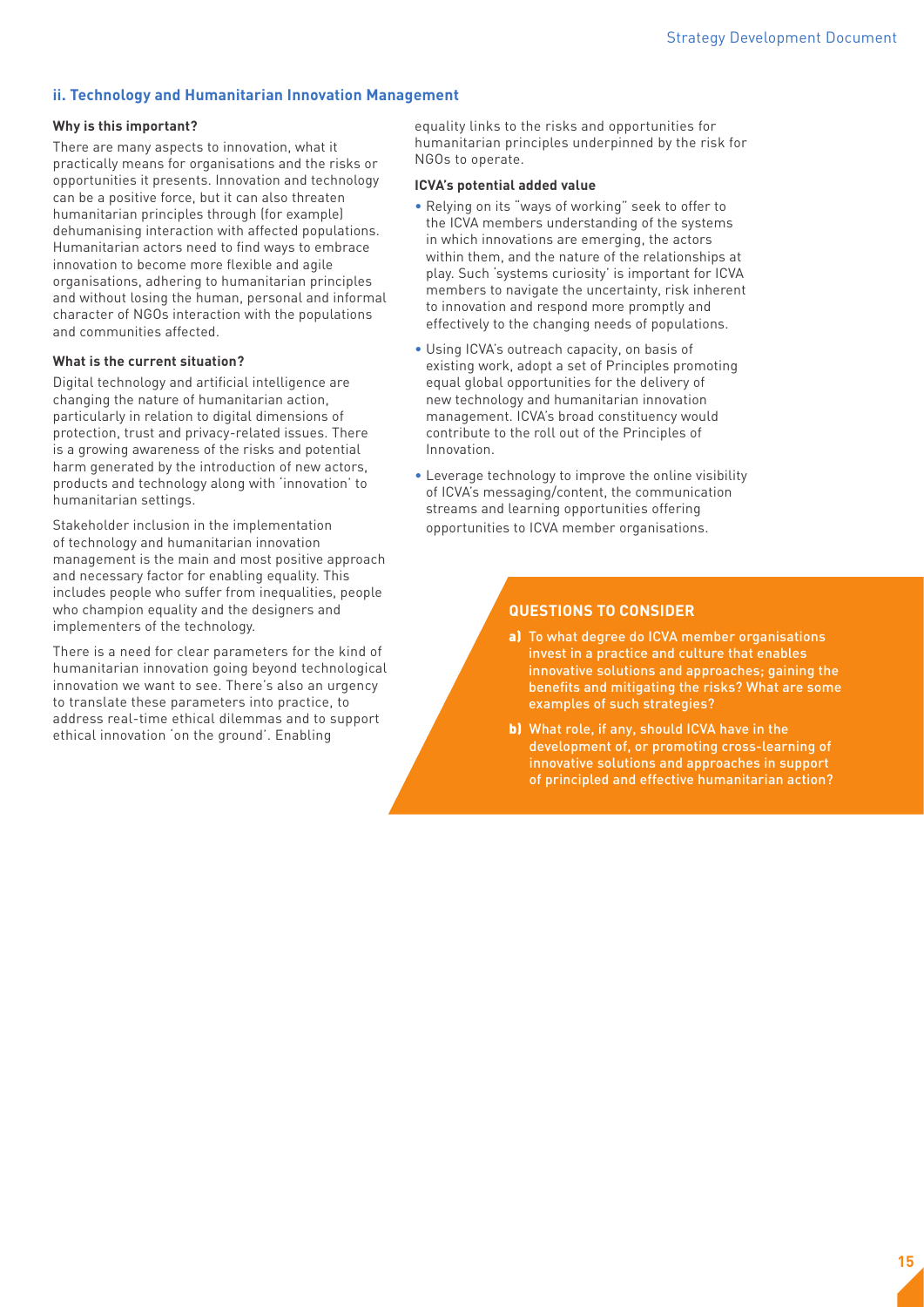#### **iii. Private Sector Engagement**

#### **Why is this important?**

There is an increasing number of private sector actors, in their various forms exploring how they can add value to humanitarian response, locally and internationally. This can be positive in the way that it offers a boost to humanitarian capability and humanitarian delivery, but there is also a risk that this undermines principled humanitarian action. It will take proactive engagement and collaboration between NGOs and private sector actors in order to maximize the benefits of this trend.

#### **What are some current examples of this?**

Labour rights of refugees are core for an adequate system of refugee protection. The 1951 Refugee Convention refers to the refugee's rights for gainful employment and creating also a legal basis to support entrepreneurship. Yet many years after the Refugee Convention entered into force, refugees are still often excluded from labour markets and face other hindrances to enjoy dignified labour and gain sustainable incomes. Among refugees, specific groups like youth, women or people with disabilities face double barriers to access incomes. Often refugees are hosted in communities experiencing already considerable levels of unemployment. The increased competition for jobs tends to create social tensions between new-comers and their host communities.

NGOs contribute resources and expertise to promote economic opportunities, decent work, job creation and entrepreneurship programmes for host community members and refugees, IDPs and migrants, including women, young adults, older persons and persons with disabilities

While there are investments and contributions done by NGOs on supporting employment and livelihoods, NGOs work is not fully documented and acknowledged (ie. not mentioned in specific in the GCR para. 70-71). Not enough investment is done so far by the NGO sector to document the work and lessons learnt on job and livelihood support of refugees and members of host communities, going beyond specific agencies. Consequently, in some countries and context, even though there is a need, NGOs remain reluctant to get involved in partnerships with the corporates. There are also misconceptions among some NGOs about their role in this regard, with few of them trying to take over roles that are mainly played by businesses or State actors, instead of reaching out and collaborating with them.

The business sector on the other hand, though increasingly aware of the benefits for investments in this direction, is not always supported and its collaboration with the NGO sector remains mainly to financing their activities. There are few joint business & NGO collaborations, for example on employment and livelihood of vulnerable groups, including refugees. These are also not well mapped, documented and analysed. Other important actors, States agencies, including local authorities are often working with business and NGOs, but rarely with them both in supporting employment and entrepreneurship for refugees and members of host communities.

There are other examples of private sector engagement in humanitarian action, but the common denominator is that NGOs have a poor understanding of the scope and nature of this work. This increases risk and creates missed opportunities for positive collaboration and mutual support.

The general direction is for private sector to increase the engagement with humanitarian NGOs, boosting humanitarian capability and humanitarian delivery in a principled manner, including closer to where the crisis is.

#### **ICVA's potential added value**

- Contribute for NGOs to better understand the evolving motivations and potential financial and non-financial contributions of private sector actors and for private sector to better understand how the NGOs operate.
- Engage with private sector leadership platforms or networks to offer joint space for NGOs and business community to see how best get involved and what needs to be done to make the involvement as effective as possible.

- a) To what degree is private sector engagement a priority for ICVA member organisations in relation to humanitarian action and what are the approaches being taken? How do they ensure that humanitarian principles are adhered to in cases of collaboration?
- b) What role could or should ICVA play in facilitating interaction between the private sector and humanitarian actors? For example, in terms of building mutual understanding, facilitating collaboration, including private sector in events, even going so far as to include a formal way of engaging in the network.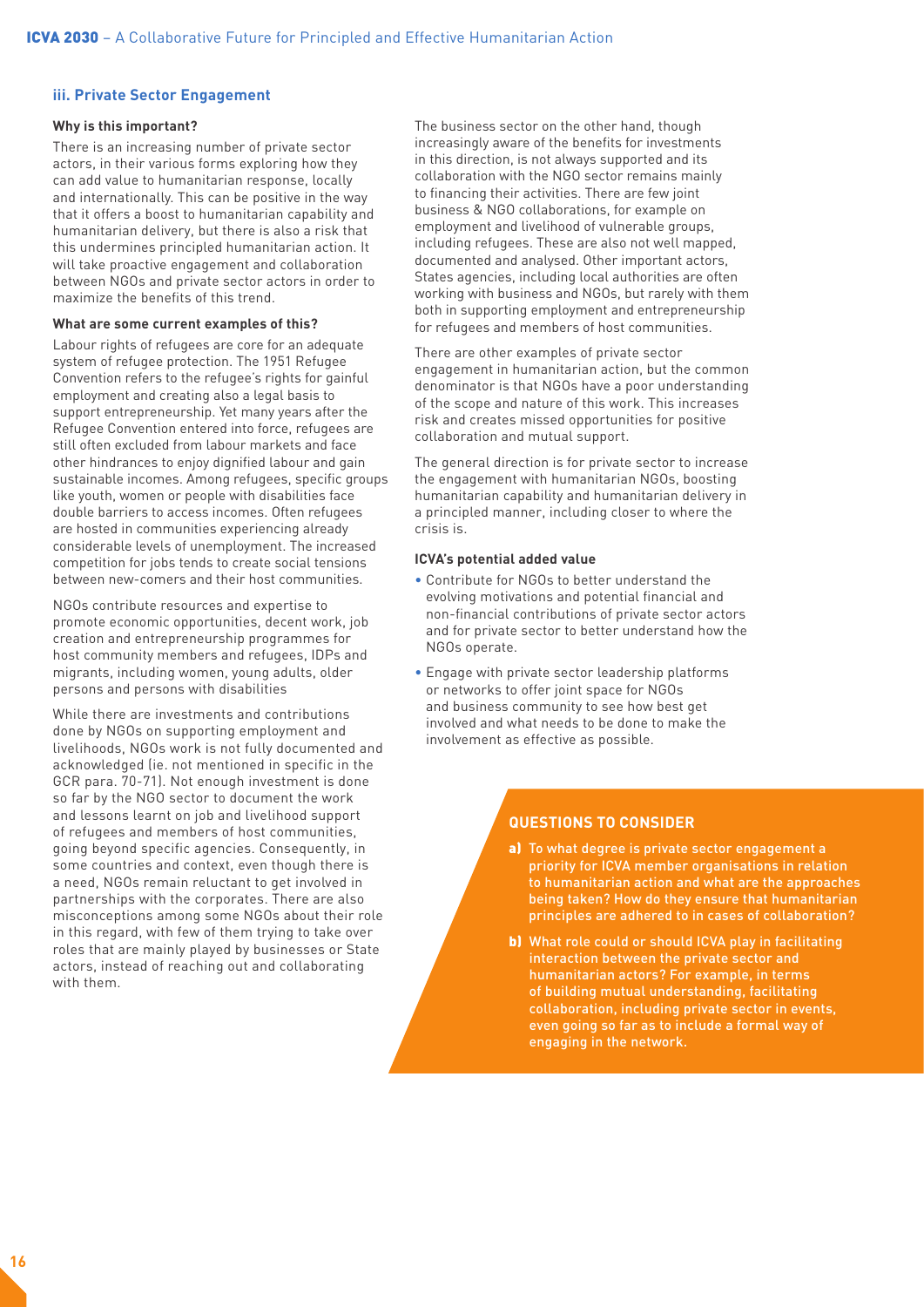#### **B. STRATEGIC CONSIDERATIONS REGARDING ICVA'S MEMBERSHIP AND WAYS OF WORKING**

The previous sections focused on the external environment and on ICVA's role in responding to this. This section will deal with the internal environment of how the ICVA network is comprised, how the members and secretariat will work together and interact with other organisations/platforms.

To start this conversation the ICVA Board and Secretariat have developed some thinking on strategic considerations relating to ICVA as a network.

- **i. ICVA's Collaborative Advantage**
- **ii. Membership and Member Engagement**
- **iii.Regional development of ICVA**
- **iv. Resourcing ICVA**

#### **i. ICVA's Collaborative Advantage**

#### **Why is this important?**

Humanitarian action and the range of actors involved has become increasingly complex and things are unlikely to become simpler between now and 2030. There is a growing need for meaningful collaboration within the humanitarian sector between organisations and between networks and cross sector collaboration with governments, international organisations and the private sector. Looking towards 2030 ICVA needs to position itself to offer its unique added value complementing the efforts and capacities of others. This is an opportunity to review ICVA's organisational architecture to best fit the engagements for increased influence.

#### **What is the current situation and what have we learned from the past?**

Global attention is rightly focused on the Sustainable Development Goals. But nowhere are the impacts of the climate change and poverty they are intended to address felt more keenly than on the front line of disaster. An equitable future cannot be achieved by leaving people behind when they are at their most exposed. And we can often find the most radical and effective solutions to our challenges where they are at their most extreme. When everything around us fails we are forced to learn anew how to survive, how to live and how to meet each other's needs.

The humanitarian sector is stretched by rapidly rising demand and must do more to empower affected people around the world and the communities in which they live to cope with the risks and vulnerabilities that they are increasingly exposed to as their own first responders and primary agents of their own change. This depends on re-aligning the actions of all actors in our operating environments so that lines of empowerment can be traced through governance and all relevant stakeholders right the way to affected people themselves.

Forging such alignment requires a wide range of individual focus areas for shared and collective action. This is too important to be left to chance and in an increasingly complex, turbulent, inter-dependent and emergent environment cannot be left to individual institutions acting in their own capacity alone.

To achieve our SDGs, we need effective humanitarian action. To achieve effective humanitarian action requires new approaches to all dimensions of humanitarian assistance geared to unlocking system-wide participation. This will depend upon new expertise, methods, business models, incentive structures, cultures and accountability mechanisms.

Globally, we have the resources we need to make this transition: it is primarily a question of enabling it to happen.

Humanitarian actors should embrace a climate for change in focusing on the lever of collective action to foster a more joined-up and resilient humanitarian system for exponential impact.2

#### **ICVA's potential added value**

ICVA already connects, convenes, influences & advocates, supports as well as analyses & explains to develop diverse models and forms of engagement and partnerships amongst NGO platforms and system strengthening/changing organisations. This includes reinforcing the ongoing NGO Fora Support Programme.

Looking towards 2030 ICVA must aim at being even more radically collaborative in collective influence of a variety of NGO enabling platforms offering the opportunity to re-think the way of working and increase NGO influence. For example

- While ICVA will keep the focus of its mission as "a global network of non-governmental organisations whose mission is to make humanitarian action more principled and effective by working collectively and independently to influence policy and practice", ICVA must systematically develop diverse models and forms of engagement and partnerships with the increasing diverse range of actors including non-NGOs and non-UN stakeholders.
- The Secretariat can offer value in developing the strategies and engagements with a) private sector (See ICVA 2030 - Private Sector Engagement); b) cities and local governments (platforms), c) Ministries of Foreign Affairs of Donor Countries, d) Regional Bodies (AU, ASEAN, IOC..) and e) other civil society dynamics.

#### **QUESTIONS TO CONSIDER**

- a) Considering the number of NGO platforms and other NGO networked organisations in the humanitarian sector, what is the unique added value of ICVA that complements the value of others?
- b) If ICVA is to maximise the value it adds, how will it need to change the way in which collaborates with other networks both in terms of the Secretariat functioning and the action of members?

<sup>2</sup> Adapted from "Creating a Climate for Change - The case for transforming humanitarian action through the System Strengthening Alliance and beyond", Paul Skinner, October 2019. Commissioned by Start Network, GroundTruth and ICVA.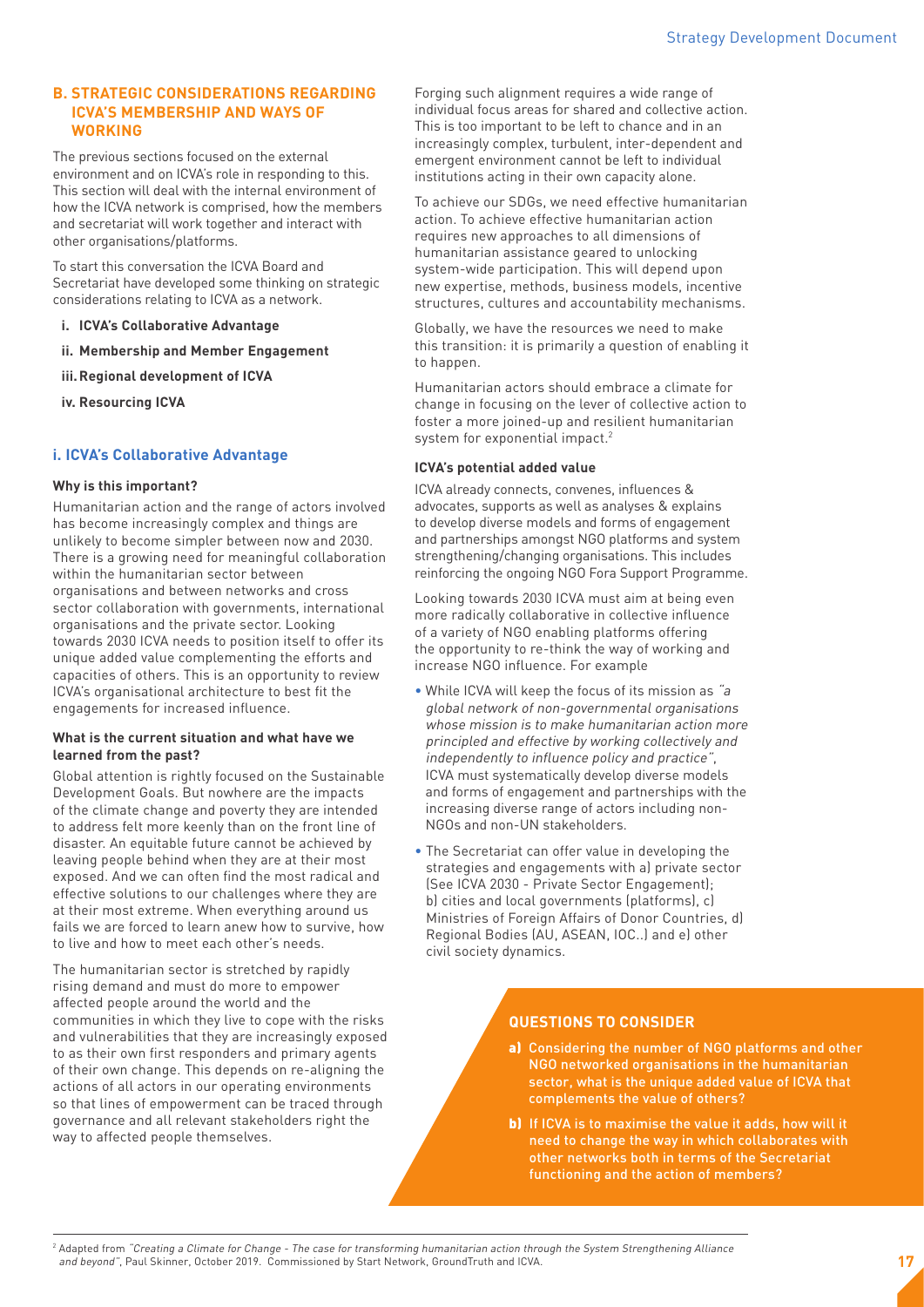#### **ii. Membership and Member Engagement**

#### **Why is this important**

ICVA is currently the most diverse global humanitarian network, with increasing reach towards regional and local level humanitarian actors. The current model has been successful in many ways and we are yet to fully draw on the individual and collective power of members to fully realise our potential. Acknowledging the current and future trends towards an increasingly complex and diverse humanitarian sector we need to if and how ICVA membership and member engagement will be fit for 2030.

#### **What is the current situation?**

While there are networks that can also call themselves global, ICVA is arguably unique to the degree that it combines large global INGOs with many local, smaller members; also in terms of how it works to ensure that all voices are heard and not just those of the largest.

ICVA has a track record of positive impact and value for members in Increasing NGO understanding of the humanitarian sector and its policies; Increasing NGO engagement in policy & advocacy in key issues; Influencing key debates/policies and connecting policies and practices through the strengthening of field-level NGO fora.

At present ICVA has three membership categories:

- Member International NGOS, Consortia/Networks & national NGOs
- Observer Status Interested organisations with legal or constitutional limitations related to becoming full members
- Affiliate Membership Academic and research organisations

While it is expected that the ICVA secretariat provides a centre-point of ICVA's work, there are also expectations towards members in adhering to humanitarian principles, providing leadership, assisting in representations and reinforcing ICVA initiatives through their work.

Considering the increasing diversity of actors, including (for example) semi-governmental, private and social entrepreneurs should ICVA be now

considering changing or expanding its membership criteria or introducing other ways of engaging and if so, in what way? What would such a change mean for the rights and duties of new or existing membership categories.

Even if membership does not change, history tells us that we can do better in utilising the power and resources of members in order to reduce pressure to keep expanding the ICVA secretariat. Ambitions are growing and so we need to explore how we can resource those ambitions in a systematic and predictable way through responsible investment in the secretariat and creative use of member support.

#### **ICVAs potential added value**

ICVAs offer of membership adds value in creating a community of humanitarian actors. Members gain access to services, information, support, links to each other and having a role in leading or supporting the actions of ICVA. ICVA membership is one of the enablers than help organisations to be more than the sum of their parts.

It is clear that ICVA will continue as a membership organisation, the question is whether ICVAs value would be increased further by changing the nature of its membership, their rights and duties.

#### **QUESTIONS TO CONSIDER**

- a) Considering the increasing diversity of humanitarian actors, which of the following directions should ICVA take?
	- i. change the nature of its membership, changing criteria and potentially considering different types of members with different rights/duties… and if so how?

#### or

- ii. keep the same membership and address the diversity of actors through the ways in which ICVA works and engages with others?
- c) What changes are needed in how member organisations work to increase the capacity of ICVA to deliver its ambitions, increasing co-ownership of ICVA and reducing pressure for growth of the secretariat?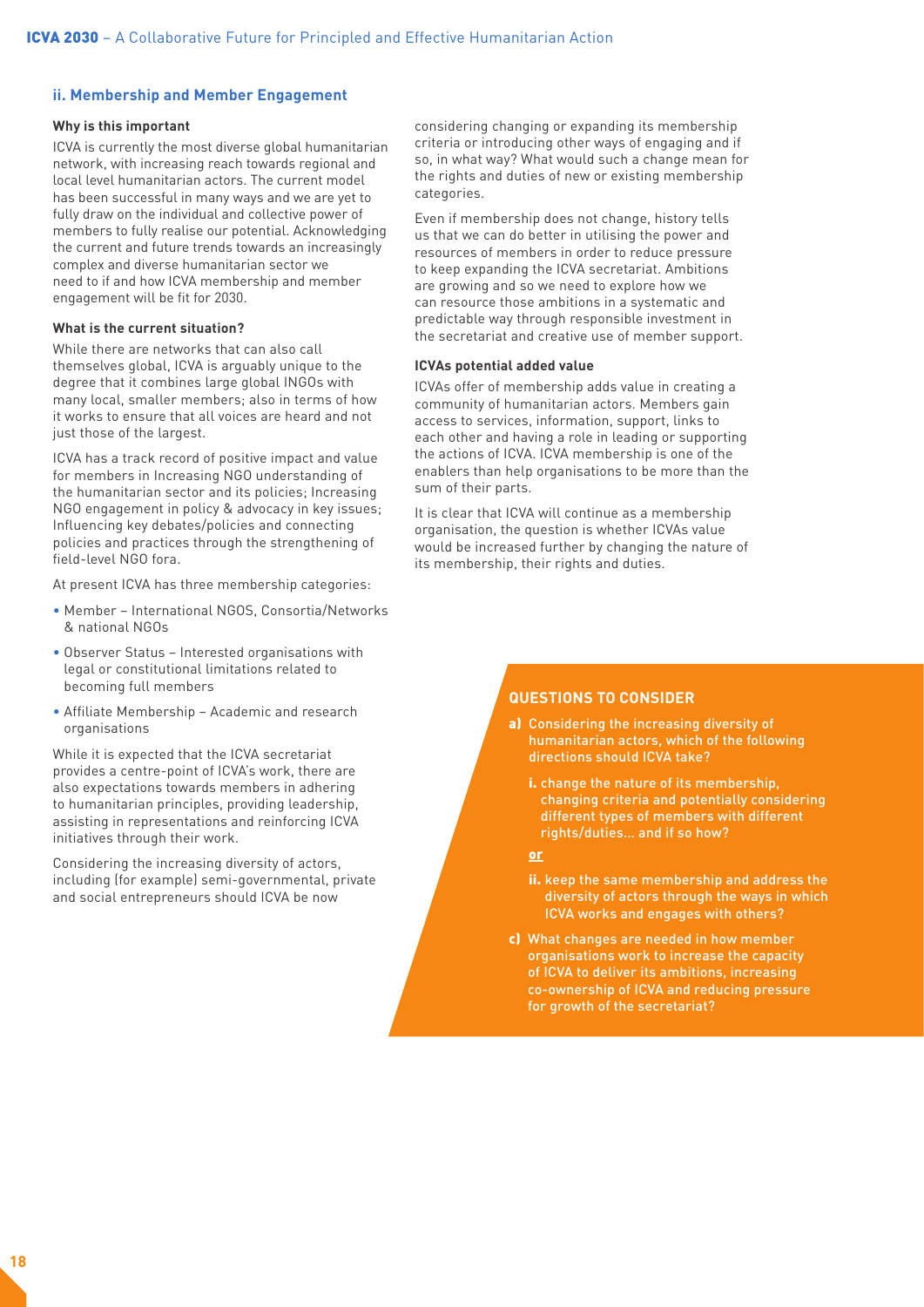#### **iii. Regional development of ICVA**

#### **Why is this important?**

Continuing to invest in ICVA's regional presence and expand to new regions will ensure ICVA remains a network with real representative power and legitimacy.

ICVA's regional presence brings proximity to members in operational contexts, allowing the Secretariat to engage with the operational reality of humanitarian action. Expanding to new regions or consolidating in other regions either directly or through new models of partnerships will allow ICVA to become a truly global network, further increasing our value-proposition and legitimacy. Going forwards the question not whether, but rather how ICVA will invest in regions in future.

#### **What is the current situation and what have we learned from the past?**

ICVA's regional representation provides pragmatic support to NGOs, including in operational, policy and support settings. Based on ICVA`s recent impact studies it has shown that ICVA adds real value to the network and is a unique point of difference to other networks.

Regional engagement is viewed as flexible and context specific. ICVA secretariat presence in regions may need to grow (or shrink) at different rates depending on many external factors, resources and emerging humanitarian crises.

ICVA Secretariat's current regional division (with staff presence in Asia-Pacific, Africa and MENA) still leaves representatives covering large and diverse regions with conflicting priorities. A subregional focus may be preferred to ensure better coverage of these areas. Even with the existing approach ICVA is thin on resources and so any expansion of the scope or geography of regional work will have resource implications.

New models of partnership should be encouraged to enable ICVA to work in regions that may not require a full-time staff allocation. Such approaches are being piloted in the Pacific and in Latin America.

#### **ICVA's potential added value**

ICVA regional presence already adds value through:

- Convening and working collaboratively with humanitarian organisations closer to country operations
- Providing on–the-ground information to inform global policy debates,
- Communicating, translating and building a better understanding of global polices at local and regional level.
- Offering platforms for collective advocacy.

There is potential to go further in increasing…

- The geographical coverage of regional support
- The volume of operational support assisting in coordination for the provision of humanitarian assistance
- The leverage of ICVA member presence to support and potentially act on behalf of ICVA in places where ICVA has no secretariat presence.
- The degree of contextualization or focus ICVA actions and advocacy adapted to regional nuances/interests.

- a) Should ICVA further develop and expand at the regional level and if so, what does this practically mean in terms of the what ICVA does, how it does it and how it is resourced?
- **b)** Should ICVA member organisations take on delegated duties to strategically increase ICVA's reach in regions where ICVA has no regional hubs, formally representing and providing ICVA services/support?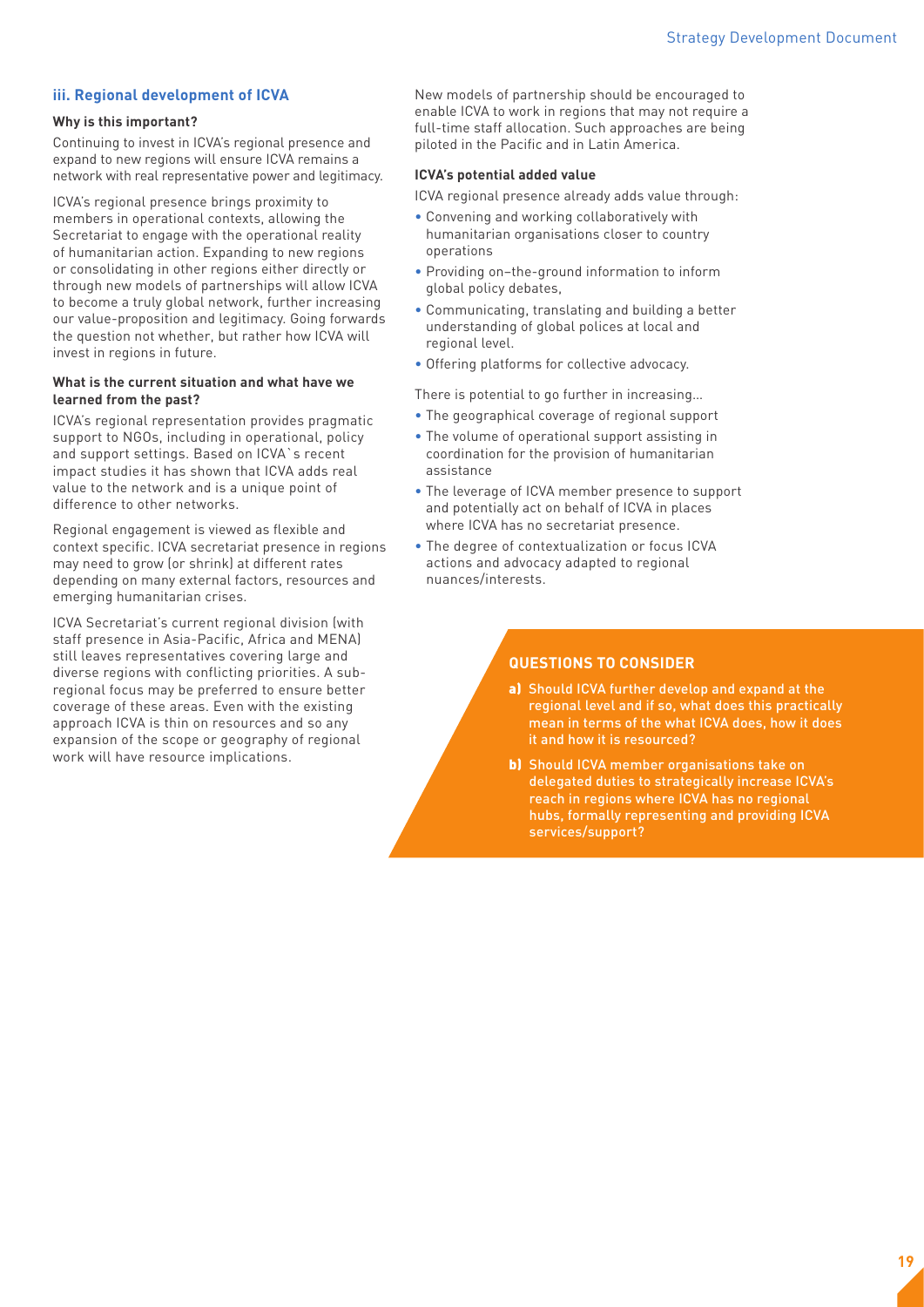#### **iv. Resourcing the collective ambitions of ICVA**

#### **Why is this important**

At present, ICVA is primarily resourced through government grants, philanthropic foundations and membership fees. In terms of implementation, while members are engaged in various degrees, much of ICVA's work is carried out by the secretariat. Sustainable and flexible funding along with a more effective collective engagement of Members will be essential, especially if ICVA has ambition to grow in the coming decade.

#### **What is the current situation?**

Funding for 2020 is UN 5%, Philanthropic Foundations 10%, membership fees 20% and governments 65%. Between 2012 the ICVA budget fluctuated between 1.5 and 2.7 million CHF, stabilizing to 3.2 million in 2018 and 2019. The core budget has been relatively stable with the main growth investments related to ICVA's regional development. Two thirds of the budget are staff costs with 2 staff in six locations. There has been an increase in multi-year and unrestricted funding, mainly from governments, with a broadening funding base overall with priority given to government donors and philanthropic foundations, focusing on multi-year grants. ICVA has strengthened its communication capacity to better communicate to different target groups and foster engagement of critical stakeholders. This will better enable organisations to understand at once the value and necessity to support ICVA.

Key messages include:

- ICVA's perceived added value in being global and diverse membership
- The perceived quality of the engagement and historical legitimacy
- The importance given on impact (external impact evaluation, case studies, theory of change…)
- Bridging between local, national, regional and international levels to influence policy and practice

Membership fees monitoring has been reinforced with a slight increase of members resulting in a 10% increase in membership fees.

While the trend is positive ICVA consistently fell short in 2019 of its target budget by 10% of target budget (3.5 million). The following trends help explain this trend:

- Some traditional donors are concerned and adjusting the number of contracts they have with "support system organisations".
- Some NGOs going through financial constraints tend to reduce advocacy positions or liaison functions as the impact of their work is more difficult to trace.
- The political agendas of some governments is changing with an impact on funding for humanitarian action through NGOs & NGO networks
- The 'Localisation agenda' is both an opportunity and a threat to the unity of the NGO community (INGO vs National and/or local NGOs).

#### **Looking forwards**

When talking about resources, **we should also be considering members engagement**. The strength of ICVA depends on the members engagements, not only in growing the size of the Secretariat. In fact, a very large secretariat with increased independent capacity may risk disengagement rather than engagement of members. We do need a sustainable financial base but levering off the collective ambitions of Members and joining forces to use our collective resources more effectively is probably the single most important factor to positively change the way ICVA action is resourced.

- a) Is the current resourcing model for ICVA adequate?
- b) How best to grow the resources for achieving the desired impact of ICVA as an organisation either through increased funding, increasing efficiency of ICVAs work or increasing the role of Members in acting on behalf of ICVA?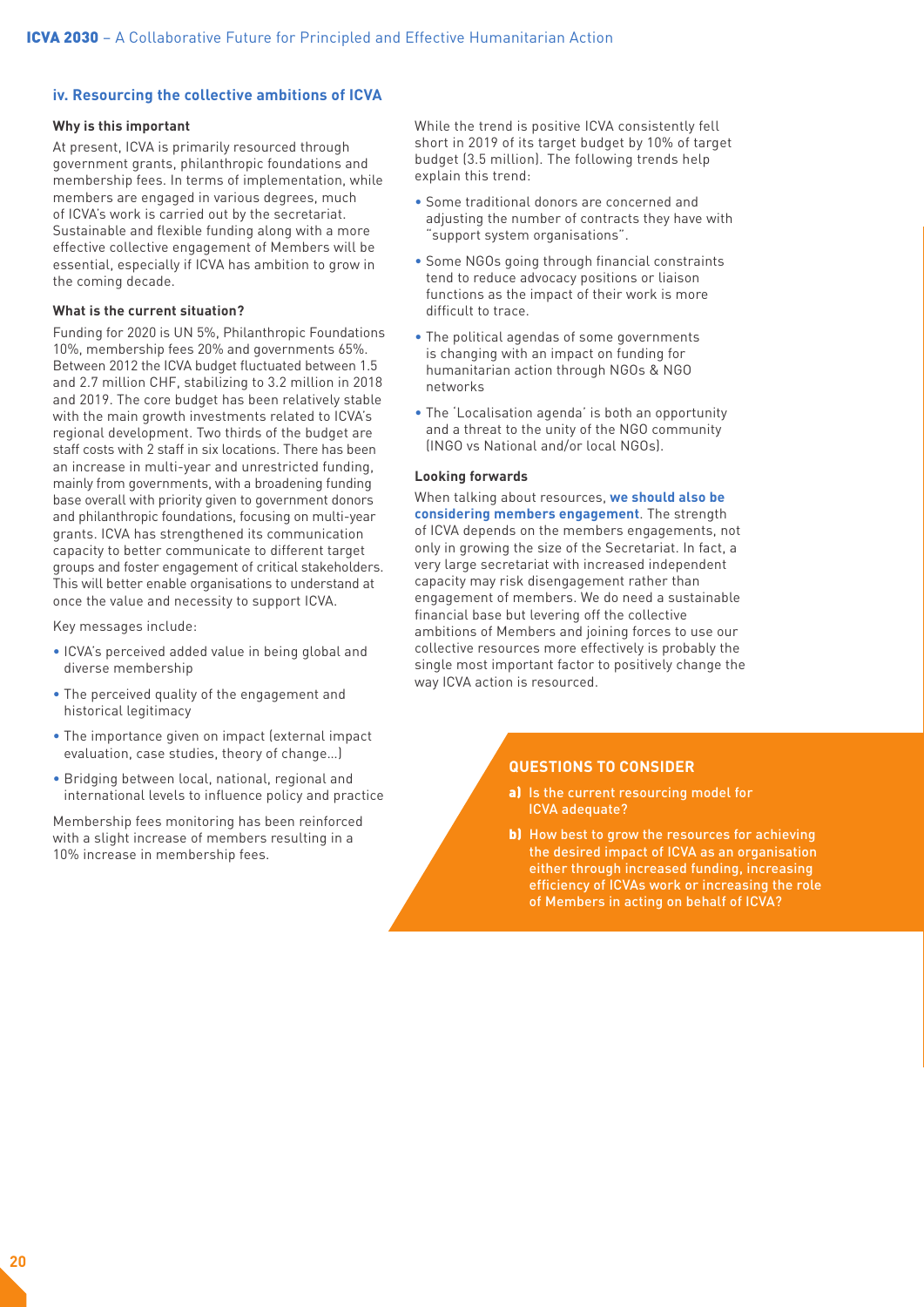#### 3.3 **What is the long-term vision for ICVA?**

Taking account of the analysis and strategic considerations we will need to define the longterm vision for ICVA. This will be shaped in part by the initial analysis, but more so by the feedback and outcomes of discussions we are able to stimulate across the membership.

#### **QUESTIONS TO CONSIDER**

**What is your vision for ICVA in 2030 in terms of what it does, how and with whom for improving principled, effective humanitarian action?** 

**In your vision of ICVA in 2030 what are the most important elements to be included in ICVAs added value?**

| <b>ICVA is a trusted broker</b><br>and convener of NGOS and<br>humanitarian policy makers<br>(UN, governments, other<br><b>stakeholders</b><br>ICVA is a global network of<br>diverse NGOs<br>ICVA produces, shares and<br>exchanges information,<br>analyses and learning<br>opportunities<br><b>ICVA facilitates increased</b><br><b>NGO access to important</b><br>stakeholders (including UN<br>agencies, members states,<br>regional bodies, private sector,<br>and other networks and<br>sectors)<br>ICVA is a forum for members<br>to collaborate and advocate<br>collectively common concern<br>ICVA works to strengthen<br>policies and programmes<br>to ensure principled and<br>effective humanitarian action<br><b>ICVA strengthens the</b><br>capacities of NGOs to engage in<br>the humanitarian system<br>ICVA ensures a strong and<br>multi faceted NGO voice is<br>reflected in key debates that<br>affect humanitarian action | <b>Not important</b> | <b>Less Important</b> | Important | <b>Very Important</b> |
|-------------------------------------------------------------------------------------------------------------------------------------------------------------------------------------------------------------------------------------------------------------------------------------------------------------------------------------------------------------------------------------------------------------------------------------------------------------------------------------------------------------------------------------------------------------------------------------------------------------------------------------------------------------------------------------------------------------------------------------------------------------------------------------------------------------------------------------------------------------------------------------------------------------------------------------------------|----------------------|-----------------------|-----------|-----------------------|
|                                                                                                                                                                                                                                                                                                                                                                                                                                                                                                                                                                                                                                                                                                                                                                                                                                                                                                                                                 |                      |                       |           |                       |
|                                                                                                                                                                                                                                                                                                                                                                                                                                                                                                                                                                                                                                                                                                                                                                                                                                                                                                                                                 |                      |                       |           |                       |
|                                                                                                                                                                                                                                                                                                                                                                                                                                                                                                                                                                                                                                                                                                                                                                                                                                                                                                                                                 |                      |                       |           |                       |
|                                                                                                                                                                                                                                                                                                                                                                                                                                                                                                                                                                                                                                                                                                                                                                                                                                                                                                                                                 |                      |                       |           |                       |
|                                                                                                                                                                                                                                                                                                                                                                                                                                                                                                                                                                                                                                                                                                                                                                                                                                                                                                                                                 |                      |                       |           |                       |
|                                                                                                                                                                                                                                                                                                                                                                                                                                                                                                                                                                                                                                                                                                                                                                                                                                                                                                                                                 |                      |                       |           |                       |
|                                                                                                                                                                                                                                                                                                                                                                                                                                                                                                                                                                                                                                                                                                                                                                                                                                                                                                                                                 |                      |                       |           |                       |
|                                                                                                                                                                                                                                                                                                                                                                                                                                                                                                                                                                                                                                                                                                                                                                                                                                                                                                                                                 |                      |                       |           |                       |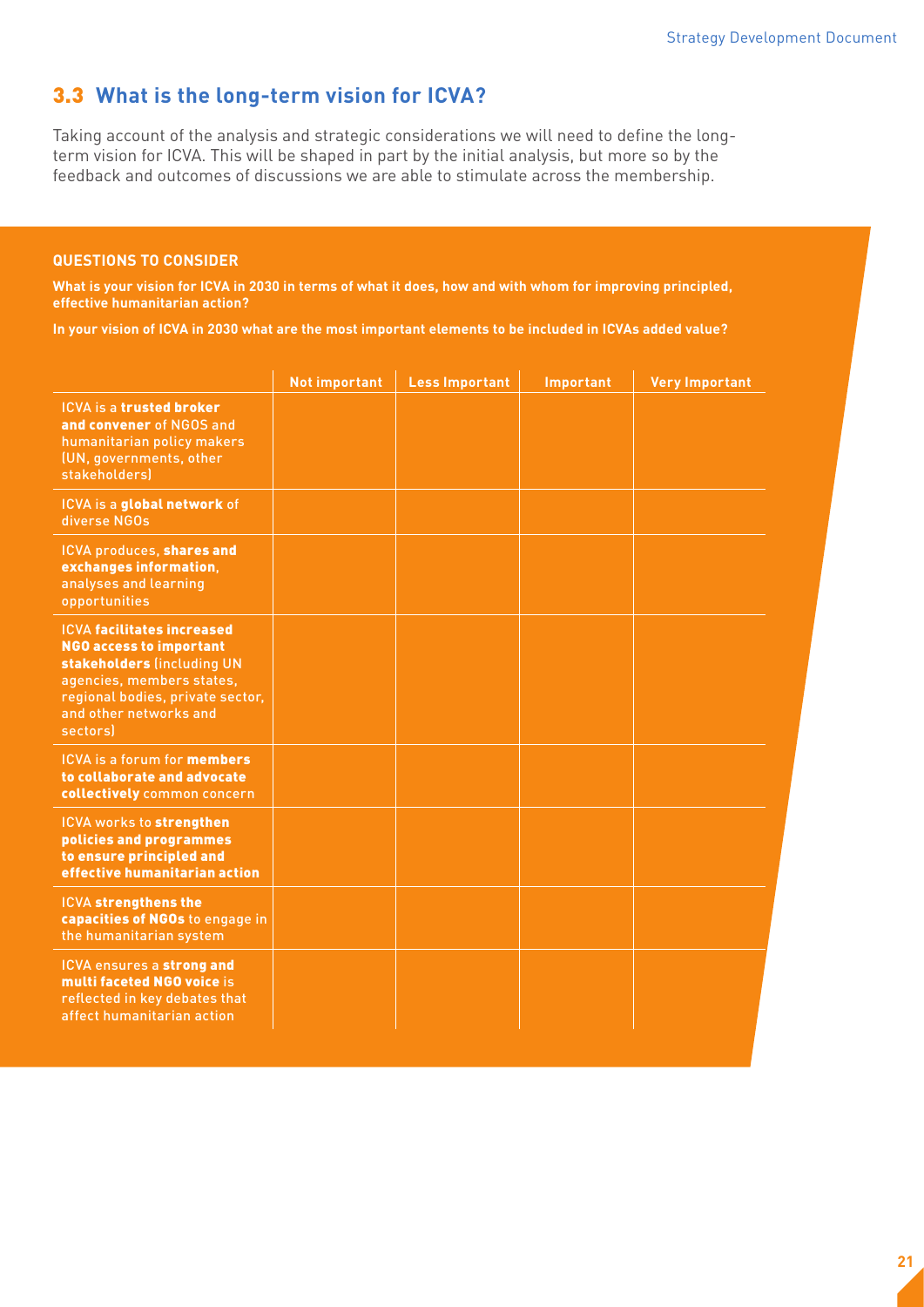# ICVA 2030<br>Your View Counts Your View Counts

#### **Help shape the future of ICVA**

Your help is greatly appreciated and brings the most important perspective to the ICVA 2030 consultations.

Please help us amplify this perspective further by sharing your opinion, ideas, and input on the future of ICVA.

Between now and July 2020 you can share your feedback in the following ways:

#### 1. **Read the introduction document and discussion papers:**

These documents provide more information about the ICVA 2030 process and more detailed background thinking and questions as to why ICVA is looking to build a 10-year strategy. The discussion papers propose six strategic considerations including our current focus areas: Engagement with the private sector; Environmental change; Technology and humanitarian innovation management; The regional development of ICVA; Membership and member engagement; and ICVA's collaborative advantage. The aim of these papers is to give a vision for ICVA and to help you frame your own thoughts on ICVA's direction.

#### 2. **Answer the ICVA 2030 Survey:**

The ICVA 2030 Survey gives you an opportunity to evaluate your past and future engagement with ICVA. Your participation is encouraged and would be appreciated. With no more than 20 minutes of your time, you can tell us what is important to you and to NGO humanitarian action. To complete the survey, click [here](https://www.surveymonkey.com/r/SWG8W8N).

The deadline for completing the survey is 11 March 2020. The results of the survey will be discussed at ICVA's membership Day on 17 March 2020. This event precedes ICVA's 2020 Annual Conference.

The survey is also available in **[French](https://www.surveymonkey.com/r/SWZBWYB)** and Arabic.

#### 3. **Talk to us – Record a 90 second video:**

Whether you are from a member or partner organisation, we would love to hear your voice. To do so, submit a video of you answering the question, "What should ICVA focus on for the 2030 strategy?" You can talk in French, Arabic, Spanish or English. We will share the videos online on our YouTube channel.

#### There are two options for recording a video:

- You can arrange to be interviewed— Set up a time with ICVA's Communications Officer to have your input recorded (in person or over skype) and turned into a short 90 second video telling us what you would like ICVA to focus on in our 2030 strategy. See examples [here](https://www.youtube.com/playlist?list=PLkjmjbUT7uk_tLDS5W0O-6HaOCm5JaLFu).
- Film a short video on your own and send it to us. If you choose to record a video on your own, please follow these quidelines:
- Record your video in a quiet space, ensuring no (or limited) background noise. You can record your message on your phone, laptop, or video camera.
- Keep it short. Answer the question, "What should ICVA focus on for the 2030 Strategy?" in 90 seconds or less.
- Be concise. Make your input as clear and direct as possible.
- Share your video through google drive, Dropbox, WeTransfer or other file sharing system.

For more information and for video submissions contact: [communications@icvanetwork.org](mailto:communications%40icvanetwork.org?subject=)

#### 4. **Write to us:**

Send us a written submission giving your input for the ICVA 2030 Strategy. You can send your letter to: [communications@icvanetwork.org](mailto:communications%40icvanetwork.org?subject=)

#### 5. **Attend ICVA's Membership Day:**

Membership day is on 17 March 2020. This will be a time of face-to-face interaction that allows honest conversation on how you engage with ICVA. It will also give you a chance to influence the future of ICVA and our engagement with current and future members.

#### 6. **Attend a workshop, webinar or meeting:**

If you are unable to attend Members Day on 17 March 2020 in Geneva, you will have the opportunity to attend one of the members consultations in the ICVA regions to brainstorm on ICVA 2030. More information to follow.

Additionally, you can plan a meeting within your own organisation to gather input from a larger base and submit your input to ICVA. You can use the questions as outlined in the Strategy Discussion Document. Any submissions can be sent to: [communications@icvanetwork.org](mailto:communications%40icvanetwork.org?subject=)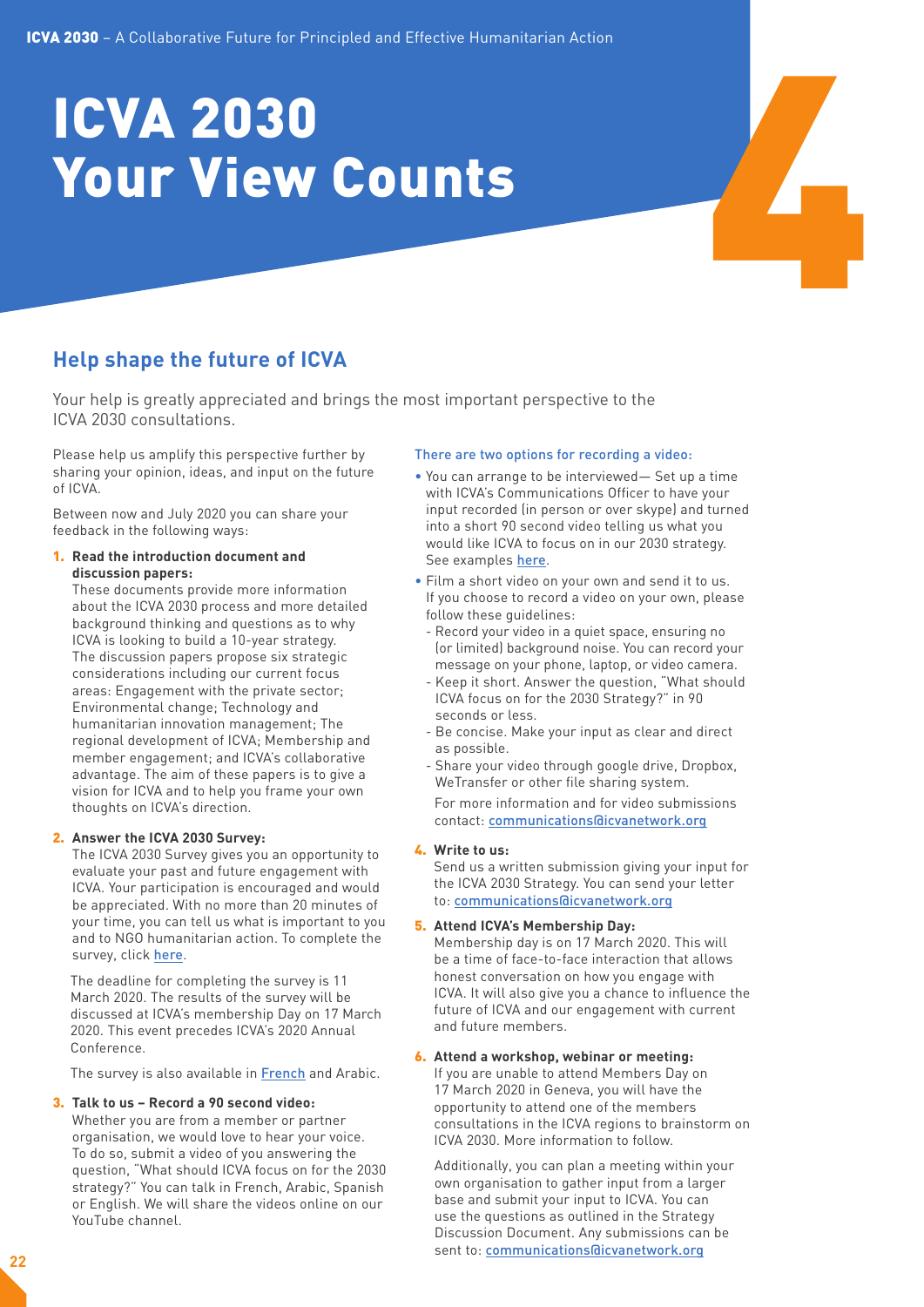#### **Annex 1. ICVA 2030 Process Timeline Dates to highlight at Board Strategy Working Group meeting 20th December**

|                        |                                                                                                                      |                | 2019                 |                  |                 |                | 2020           |                   |                |                       | 2021           |                |
|------------------------|----------------------------------------------------------------------------------------------------------------------|----------------|----------------------|------------------|-----------------|----------------|----------------|-------------------|----------------|-----------------------|----------------|----------------|
| Ref.                   | Tasks                                                                                                                | quarter<br>2nd | quarter<br>3rd       | quarter<br>$4th$ | quarter<br>ļSļ  | quarter<br>2nd | quarter<br>3rd | quarter<br>$4$ th | quarter<br>151 | quarter<br>2nd        | duarter<br>3rd | quarter<br>4th |
| $\rightarrow$          | Conceptualisation of ICVA 2030                                                                                       |                |                      |                  |                 |                |                |                   |                |                       |                |                |
| $\sim$                 | Kick off of the "ICVA 2030"                                                                                          |                | <b>Board</b><br>kinr |                  |                 |                |                |                   |                |                       |                |                |
| $\omega$               | Project planning and resource mobilisation                                                                           |                |                      |                  |                 |                |                |                   |                |                       |                |                |
| $\overline{r}$         | Sketch of disruptors, discussion papers, key questions                                                               |                |                      |                  |                 |                |                |                   |                |                       |                |                |
| G                      | Key issues/questions for membership engagement                                                                       |                |                      | Board<br>Nov.    |                 |                |                |                   |                |                       |                |                |
| $\circ$                | Development of communication platform tools                                                                          |                |                      |                  |                 |                |                |                   |                |                       |                |                |
| 7                      | and consultations with other stakeholders.<br>Scan the horizon through existing research, interviews                 |                |                      |                  |                 |                |                |                   |                |                       |                |                |
| $\infty$               | analysis for NGOs<br>ICVA members to share their future thoughts and                                                 |                |                      |                  |                 |                |                |                   |                |                       |                |                |
| P                      | ICVA members participate in collective analysis & other<br>contributions (digital material, blogs, written inputs)   |                |                      |                  |                 |                |                |                   |                |                       |                |                |
| $\vec{0}$              | (Memebrship Day)<br>Key milestone of ICVA member engagement                                                          |                |                      |                  | March<br>$\Box$ |                |                |                   |                |                       |                |                |
| $\equiv$               | for consultations with different target groups)<br>Drafting of "ICVA 2030" strategy document (with iterations        |                |                      |                  |                 |                |                |                   |                |                       |                |                |
| $\vec{z}$              | board for presentation to GA<br>Final draft of the "ICVA 2030" strategy adopted by the                               |                |                      |                  |                 |                |                | Board<br>5 Nov.   |                |                       |                |                |
| ಪ                      | ICVA General Assembly to adopt ICVA 2030                                                                             |                |                      |                  |                 |                |                |                   |                | <b>BA</b><br>27 April |                |                |
| $\overline{7}$         | ICVA board adopts a shorter "way forward" docuement<br>for period 2022-25                                            |                |                      |                  |                 |                |                |                   |                |                       |                |                |
| 긁                      | of members (at all issues)<br>Increase technology culture and facilitate participation                               |                |                      |                  |                 |                |                |                   |                |                       |                |                |
| $\vec{\triangleright}$ | Innovate approaches to illustrate /inform for<br>Strategic Vision                                                    |                |                      |                  |                 |                |                |                   |                |                       |                | Board<br>Nov.  |
| $\overline{L}$         | Private sector engagement - IMD-ICVA platform for Ceos                                                               |                |                      |                  |                 |                |                |                   |                |                       |                |                |
| $\vec{\infty}$         | Aidex Ethics and innovation leadership (event in Nov 2019)                                                           |                |                      |                  |                 |                |                |                   |                |                       |                |                |
| $\vec{0}$              | WEF/DAVOS innovation hub on SDG and humanitarian<br>action (event Jan 2020)                                          |                |                      |                  |                 |                |                |                   |                |                       |                |                |
| $\overline{0}$         | Business case for strengthening system platforms<br>Alliance 1 (Ground truth, Start network/ ICVA)                   |                |                      |                  |                 |                |                |                   |                |                       |                |                |
| $\overline{z}$         | Alliance 2 (SCHR, InterAction, Voice, ICVA)<br>Business case for strengthening system platforms<br>$\mathbf{r}$      |                |                      |                  |                 |                |                |                   |                |                       |                |                |
| 22                     | Architecture with ICVA engagement in Latin America<br>and Pacfic                                                     |                |                      |                  |                 |                |                |                   |                |                       |                |                |
| 23                     | <b>Others</b>                                                                                                        |                |                      |                  |                 |                |                |                   |                |                       |                |                |
| 77                     | incl. "ICVA 2030" (yearly case studies - Final Feb. 2022)<br>External impact evaluation on ICVA's strategy 2019-2021 |                |                      |                  |                 |                |                |                   |                |                       |                |                |

- Week 20th January finalise guiding document and communication package for membership consultations and consultation of external stakeholders.
- 28th January Staff meeting on ICVA 2030 (with Adrio and request for at least one Board Strategy Working Group to join)
- Week 3rd February start of filming external stakeholders and ICVA members
- Week 3rd February meeting SCHR, InterAction, Voice and ICVA with agenda point ICVA 2030 (date tbc)
- Week 3rd February launch of survey (ICVA members and other stakeholders)
- Week 3rd February finalise identification of "regional/national sounding board" (4 to 5 people form ICVA members)
- Week 3rd February start of external stakeholder interviews by ICVA Board Strategy Working Group members
- Week 3rd February planning of Regional and on-line meetings with ICVA members (2nd quarter) and one to one meetings with ICVA members (February to June)
- Friday 20th March at least half a day to "digest" meetings and events of the week influencing on ICVA 2030. "Digestion Day" (after Board Meeting (16th March), Membership Day (17th March), Annual Conference (18th March), Stakeholder Engagement Day (19th March). Meeting to include (on-line but preferably face to face): Board Strategy Working Group, "regional/national sounding board", Adrio/consultant (remotely), Secretariat (3 or 4 staff).
- 23rd and 24th March Staff retreat (all ICVA Secretariat staff including staff working remotely). ICVA 2030 on the agenda.